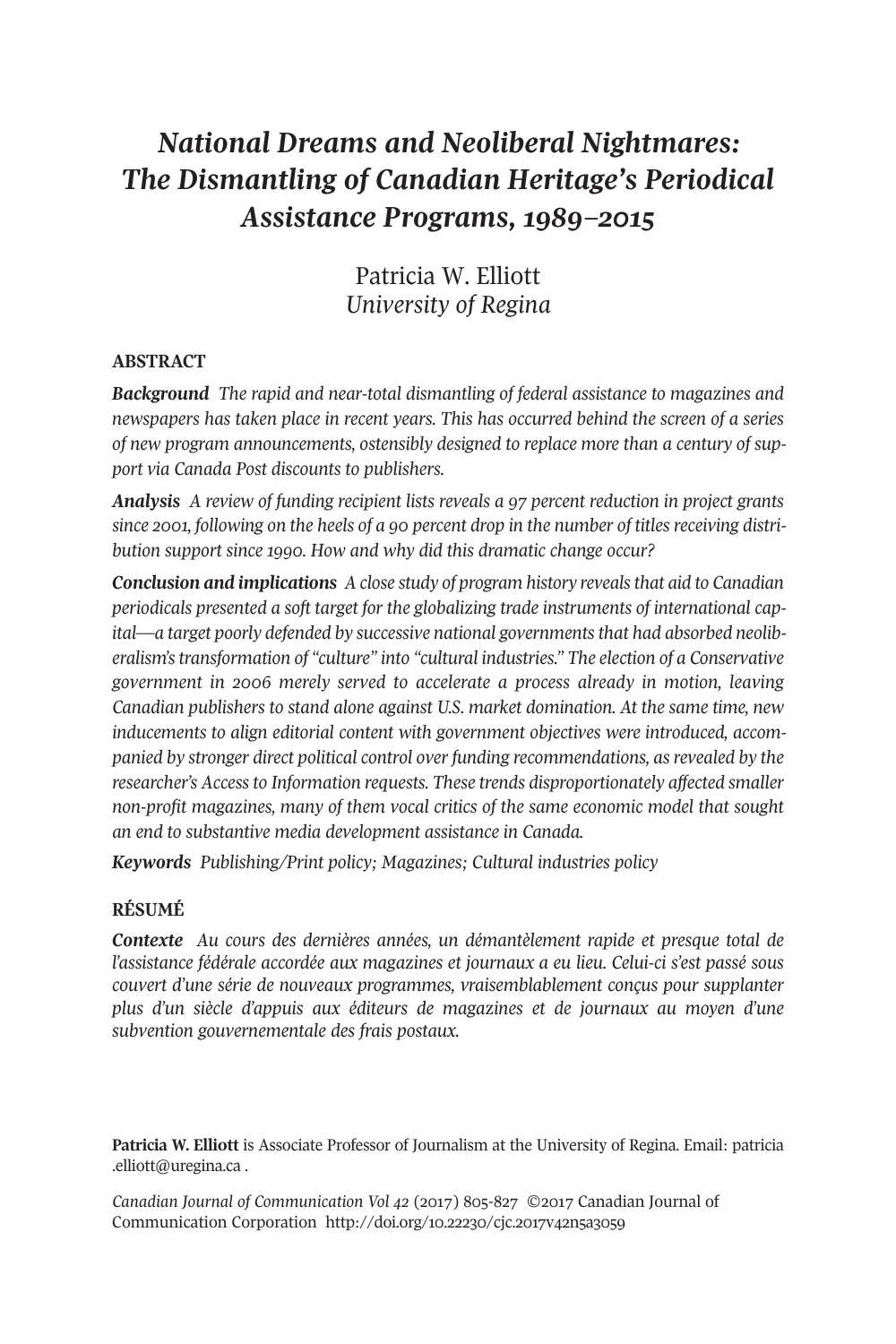*Analyse L'examen de listes de publications subventionnées indique une baisse de 97 pour cent depuis 2001 dans le financement de projets, à la suite d'une baisse de 90 pour cent depuis 1990 dans le nombre de titres recevant de l'aide pour la distribution. Comment et pourquoi ces baisses dramatiques ont-elles eu lieu?*

*Conclusion et implications Une étude attentive de l'histoire du programme révèle que l'aide aux périodiques représentait une cible facile pour le capital international—cible mal défendue par des gouvernements nationaux successifs ayant accepté la transformation néolibérale de la « culture » en « industries culturelles ». L'élection d'un gouvernement conservateur en 2006 a accéléré un processus déjà entamé, laissant les éditeurs canadiens seuls devant le vaste marché états-unien. En même temps, le gouvernement a offert de nouvelles incitations aux éditeurs pour qu'ils alignent leurs contenus avec ses objectifs, et il a imposé un plus grand contrôle politique des recommandations pour subventions, tel que le révèlent des documents obtenus par les auteurs grâce à des demandes d'accès à l'information. Ces tendances ont eu un effet disproportionné sur les plus petits magazines à but non lucratif, dont plusieurs avaient vivement critiqué ce modèle économique consistant à mettre fin à l'aide aux périodiques canadiens.*

*Mots clés Édition/Politiques sur l'édition; Magazines; Politiques sur les industries culturelles*

On May 6, 2009, *Briarpatch* publisher Shayna Stock received a heart-sinking letter: the magazine's federal grant—which she had been assured was recommended for approval—had now been unexpectedly rejected. The proposal had undergone months ofreview and back-and-forth fine tuning with Canada Magazine Fund program officers to gain a positive funding recommendation, now overturned without warning (CMF correspondence files re. *Briarpatch*, August to November 2008). Instead of a cheque, Stock held in her hands only a vague statement that the Canada Magazine Fund seeks "measurable, tangible results" that "meet the needs of Canadians" (S. Shortliffe letter to S. Stock, May 6, 2009). Stock's board had been counting on a \$25,000 grant at a crucial moment in the magazine's nearly 40-year history of covering Canadian and international left social movements from a critical perspective.Amounting to approximately 20 percent of *Briarpatch*'s planned budget for the coming year, the funds were intended to rejuvenate an aging subscriber list, boost online presence, and hire an advertising sales consultant.Anticipated measurable results included a 35 percentincrease in paid subscriptions and a 20 percent increase in ad revenues *(Briarpatch project funding ap*plication, 2008).

In shock, the editor of *Briarpatch*, Dave Mitchell, picked up the phone and called a program officer at Canadian Heritage, the department overseeing the Canada Magazine Fund (D. Mitchell, personal communication, June 12, 2012). Hearing that the decision was notrelated to *Briarpatch*'s editorial content or any particular problems with their proposed marketing plan, Mitchell and Stock applied to the CMF again in 2010, only to be overrun by a program overhaul, and then again in 2011, only to have the scenario play out almost exactly as it had in 2009. It would take an Access to Information request by this researcher some years laterto determine *Briarpatch*'s 2009 and 2011 applications had been approved to the point of being entered into the federal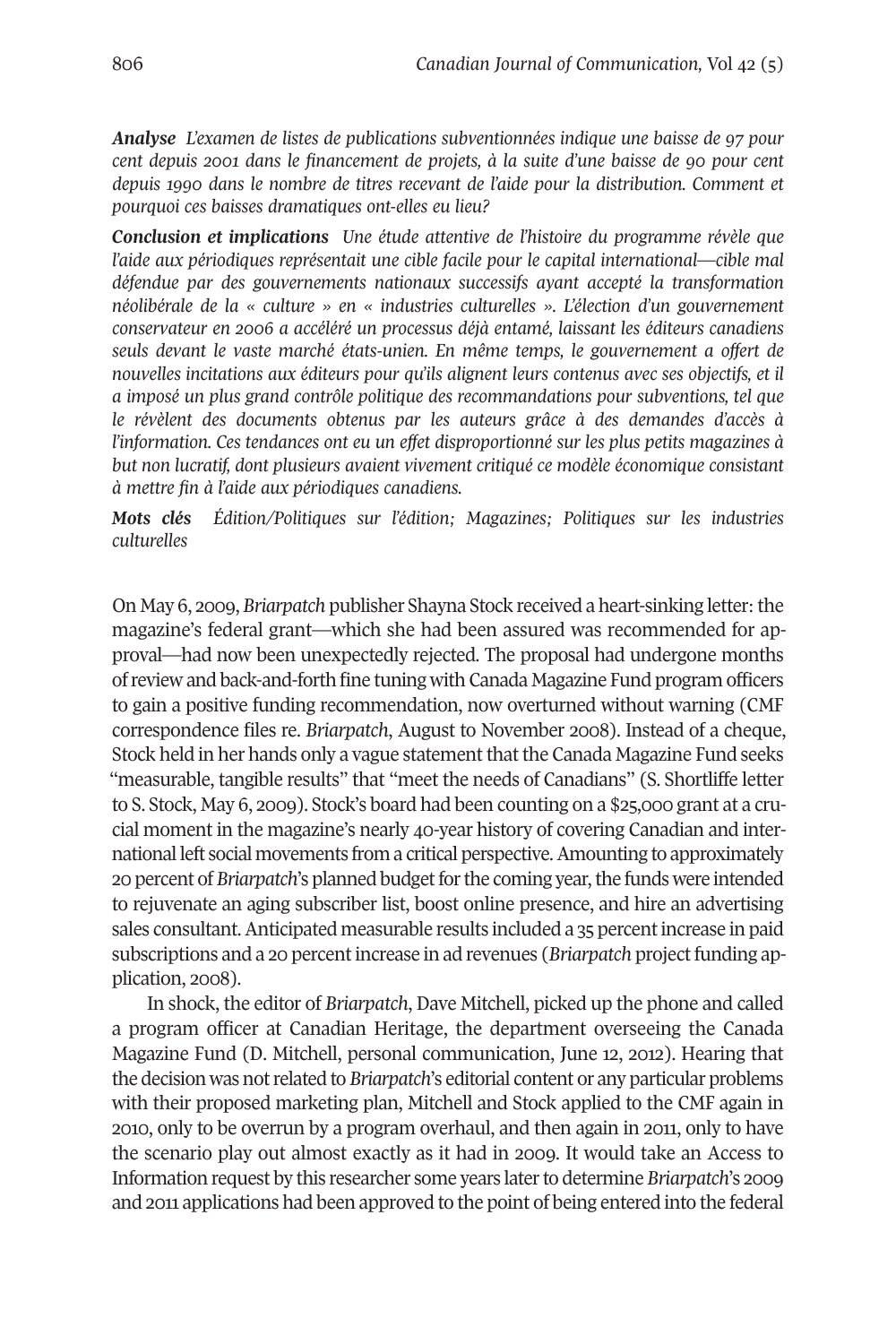government's database of funds to be issued, then rescinded at the eleventh hour by then-minister James Moore (Internal Canadian Heritage files: CMF request for change of fund commitment submitted to Grants and Contributions Management Information System, May 21, 2009; Canadian Heritage Grants and Contributions rejection report, July 31, 2009; GCMIS funding commitment request, December 3, 2010; Ministerial decision document, February 9, 2011). Beyond a sparely worded email from the Minister's office, "fyi—we can consider briarpatch rejected" (S. Shortliffe to J. Lahaie-Torres, May 6, 2009), program staff were left with no words of explanation to convey. Shortliffe wrote:

Talked to her [Stock]. Very disappointed, asked if there was an appeal process, asked what more they could do in terms of measurable results (as this is their third rejection). I had to say that there is no appeal process, and that as these are judgment calls, there is no specific threshold for measurable results. (S. Shortliffe email to J. Lahaie-Torres, February 22, 2011)

Unbeknownst to its publishers at the time, *Briarpatch* had fallen victim to an increasingly parsimonious and politicized grant system for Canadian periodicals. The number of titles receiving Canadian Heritage project grants plummeted from 418 in 2000–2001 to 27 in 2014–2015, a 93.5 percent decrease, while total dollars disbursed dropped from \$25.3 million to \$790,000, a 96.9 percent decrease (Canada, Department of Canadian Heritage [DCH], 2002, 2015b). This occurred alongside a majorloss in magazine and weekly newspaper distribution assistance, which over 30 years shrank from  $$225$  million granted in  $1985-1986$  to  $$69$  million in  $2014-2015$ , a  $69$  percent reduction, accompanied by a 90 percent drop in the number of titles supported (Canada, DCH, 1999, 2015a; Vipond, 2011).

How and why did this dramatic change occur? This article examines the external pressures, budgetary decisions, and internal processes that led to a precipitous and, so far, irreversible decline in federal support for periodical distribution, editorial content, and business development supports, under what is today called the Canada Periodical Fund. The primary method of investigation involved data analysis of recipientlists, a review of historical literature, close study of Canadian Heritage program reports and departmental budgets, review of relevant trade agreement rulings, and analysis of internal government email and phone correspondence obtained through Access to Information requests.In addition, interviews were conducted with magazine publishers impacted by the changing landscape of federal cultural support.

The study has some notable limitations. Interviews requested with Canadian Heritage officials and/or the minister responsible during the study period were refused. As well, Canadian Heritage would not disclose lists of eligible applicants to its project funding programs, making it difficult to determine how many proposals were turned down versus funded. Although an initial request for decision documents yielded fruitful information on the first case examined, subsequent requests regarding other cases were either heavily redacted or refused. Thus, it is difficult to definitively state how widespread the practice of a minister overturning a funding recommendation was, other than to say that this occurred in two of four cases for which the researcher was able to obtain documentation of internal decision-making.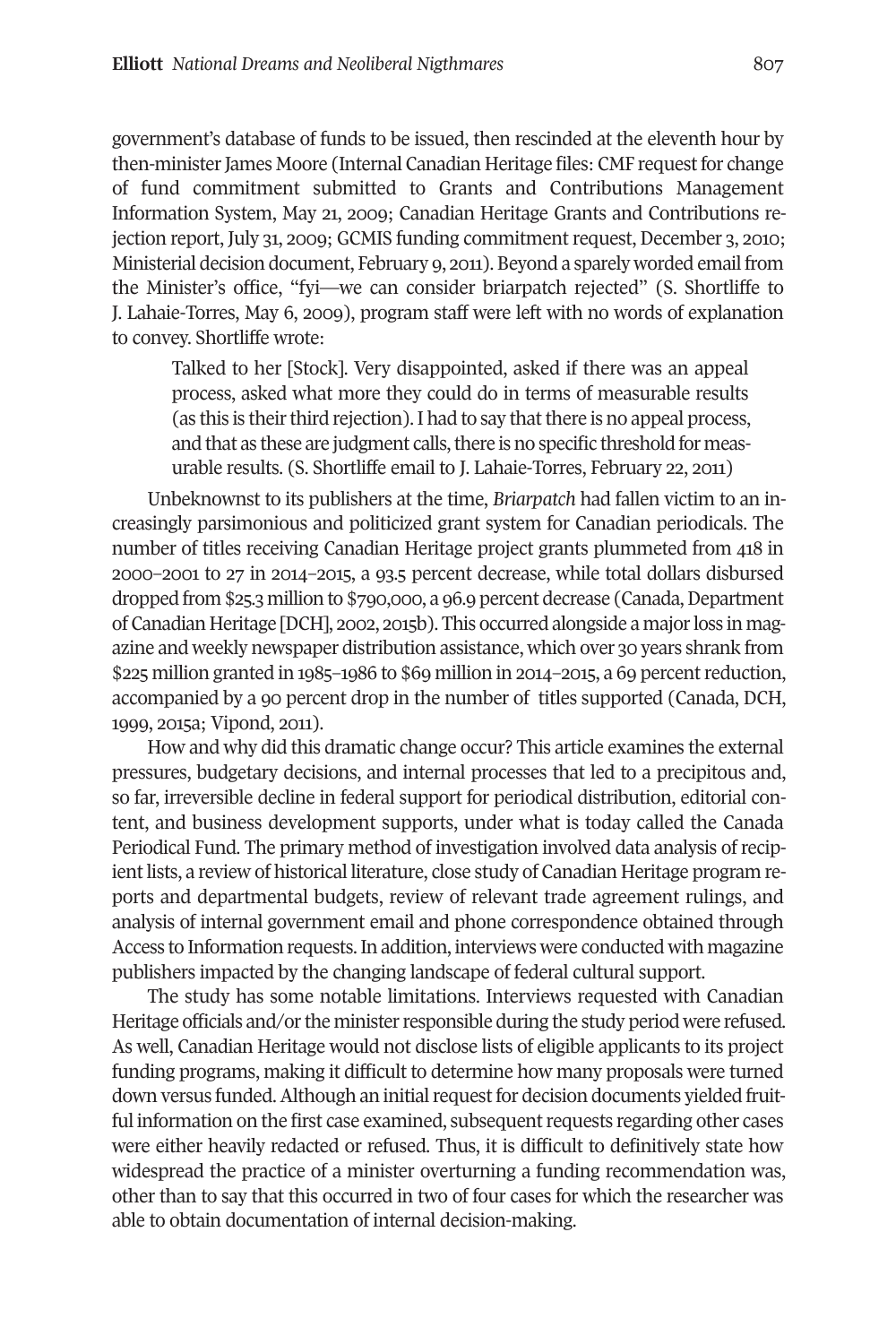Despite these limitations, a wealth of information on the public record aided this study. A review of the public record led to an understanding that cuts to periodical funding took place within a larger context of pressure from the United States to reduce Canadian cultural subsidies, seen as unfair barriers to competition in the Canadian marketplace. Thus, the fate of periodical funding was inexorably tied to a larger global process of neoliberalism, marked by aspects such as free trade, deregulation, withdrawal of the state across multiple arenas, and the internalization and deployment of marketbased thought as a defining moral compass for the public sphere (Harvey, 2010). In addition to external pressure, neoliberal doctrine was absorbed internally by successive governments and their bureaucracies, creating a political and institutional landscape ill prepared to defend and uphold cultural grants. This internalization is observed, for example, in the shift in institutional language at Canadian Heritage from "culture" to "cultural industries," along with a shift in program emphasis. The linguistic shift marked a change in how the purpose of Canadian periodical support was envisioned; programs established to protect Canadian periodicals as national cultural resources gave way to programs focused on promoting survival in the marketplace as independent, entrepreneurial operations. The election of a highly ideological Conservative government in 2006 merely served to accelerate the process already in motion, leaving Canadian publishers to stand largely unsupported against U.S. market domination. Further, the changes disproportionately affected smaller non-profit magazines, many of them vocal critics of the same economic model that sought an end to substantive media development assistance in Canada.

Understanding this historic trajectory matters because, following a change of government in 2015, Canadian Heritage once again placed the Canada Periodical Fund under review, this time with a focus on "the creation, discovery, and export of Canadian content in the digital world" (Canada, DCH, 2016, p. 2). An emphasis on finding markets, exporting "products," and transitioning to fluid, lower-cost digital products in many ways mimics and perpetuates an existing neoliberal framework. Therefore, it is important to closely analyze where this framework has brought Canadian periodicals thus far.

#### **From cultural program to trade barrier**

In federal policy, a Canadian periodical is majority Canadian-owned and is edited, assembled, and designed in Canada, in print or digital formats (Canada, DCH, 2017). Most countries of the modern world have at some point in their histories included media development assistance in their communications infrastructure planning, as a means to aid national communications and construct national identities. Similar to their U.S. counterparts, Canada's colonial founders chose to institute a reduced rate for reading materials in the Post Office Act of 1849, and the inclusion of newspapers and magazines was expressly re-affirmed in the 1875 Postal Act (Canada, DCH, Corporate Review Branch, 2005). As the colonialists expanded their reach, this price advantage was accepted as the cost of serving the information needs of far-flung communities, as noted in a 1948 *Encyclopedia of Canad*a entry: "[N]ewspapers are now delivered by post at a fraction of their cost of delivery, since they are deemed to have an educational influence" (Wallace,1948, pp.149–150). With this basic assistance, a diversity of periodicals bloomed, including many that presented oppositional and alternative perspectives to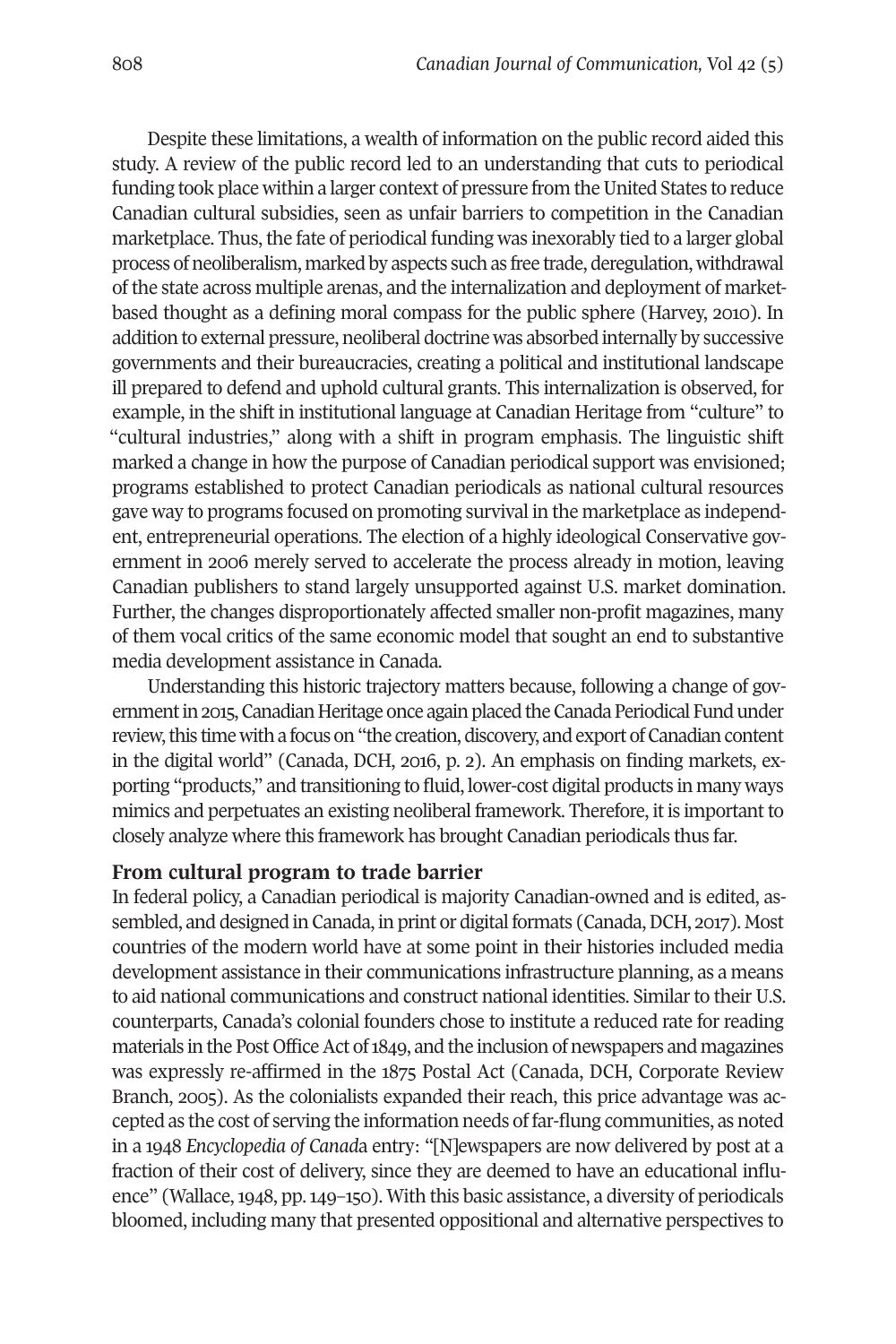the colonial/nationalist project (e.g., periodicals created by pacifists, agrarian co-operators, trade unionists, Indigenous activists, artists, and academics).

Little more was requested by publishers, as observed by the 1951 Royal Commission on National Development in the Arts, Letters and Sciences, commonly referred to as the Massey Commission: "We were impressed by the fact that the Canadian periodicals neither desired norrequested any protective measures apartfrom an adjustment of tariff rates on paper imported from the United States for publishing purposes" (Canada, Royal Commission on National Development in the Arts, Letters and Sciences, 1951, p. 64). The reduced postal rate was financed via a federal grant to Canada Post, with the intention of ensuring the subscription price of Canadian publications would be competitive with mass-market U.S. publications, which dominated newsstand sales (Canada, Parliament, Task Force on the Canadian Magazine Industry, 1994). In addition to paid subscription magazines, until 1968 the discount covered association member newsletters (Canada, DCH, Corporate Review Branch, 2005).

With the emergence of neoliberalism in the 1980s, heralded by, among other measures, the 1987 adoption of the Canada–United States Free Trade Agreement, the ideological framing of Canada Post shifted from an arm of government policy to an independent corporation, with all the implied requirements of free-market adaptability and independence from state-sponsored policy initiatives. Within this frame, the government grant supporting cheaper rates, which was administered through the Department of Canadian Heritage, became a visible target for reduction. In 1989, the grant received a dramatic 50 percent cut, from \$220 million to \$110 million, an amount further reduced to  $\frac{1}{2}$  million with the phase-out of discounted rates for free magazines, booksellers, daily newspapers, and larger local weeklies (Canada, DCH, 1999; Dubinsky, 1996). Hand in hand with these changes, Canada Post sought to increase its profit margins by restricting the number of magazines eligible for subsidized rates (Keachie & Pittaway, 1994), via criteria changes described in greater detail later in this article.

Meanwhile, in 1993, a federal task force had been struck to provide recommendations for support of Canadian magazines. The Task Force on the Canadian Magazine Industry concluded that the postal subsidy significantly benefited Canadians by providing Canadian magazines at the same price across the country, no matter how far from the publishing centres. The final report stated:

The replacement program was to have been \$110 million. ... However, the government has since announced cuts to all grants and contributions programs, including the postal subsidy. The Task Force recognizes that this is a time of fiscal concern for the government, and is not proposing that these announced cuts be revoked. It strongly urges the government, however, to recognize the importance of this program to the industry and preserve it for future years. (Canada, Parliament, Task Force on the Canadian Magazine Industry, 1994, p. 72)

By now, however, the yearlong deliberation of the task force was already a moot point, as decisions leading toward defunding the postal subsidy were already well underway. In 1996, Canadian Heritage signed a memorandum of agreement with Canada Post further reducing its grant to \$47.3 million by 1999, with Canadian Heritage taking over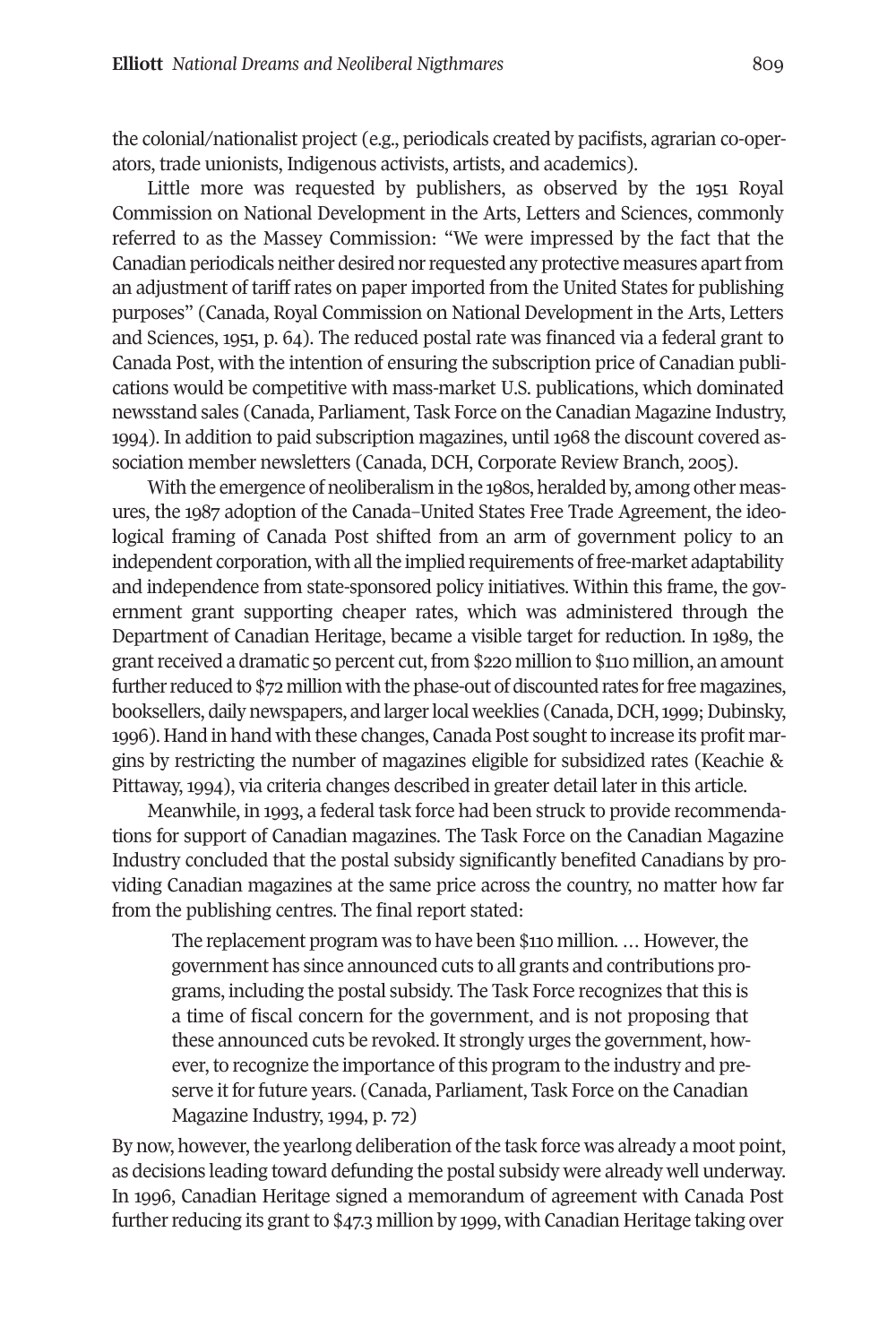the responsibility of determining which publications were eligible (World Trade Organization, 1997).

# **Gambling at the global trade table**

By the late 1990s, neoliberal discourse was widely evident in program planning documents. A 1998 Canadian Heritage priority review document, for example, borrowed from the language of economics to describe Canadian culture as a component of a "new knowledge-based economy"; the planning document noted that cultural "industries" represented 3 percent of Canada's GDP and sustained 700,000 jobs in 1994 (Canada, DCH, 1998, p. 6). While this might seem like helpful information to put forward, framing culture as an industry was a double-edged sword, as noted in the same report:

The United States, particularly the influential U.S. entertainment industry, and some parts of Europe perceive that Canada's cultural policies are not motivated by the cause of culture, identity and diversity but by the protection of domestic industry in a manner inconsistent with international trade agreements. (p. 6)

Indeed, after domestic magazine postage discounts had operated relatively unquestioned for some 130 years, new global trade agreements of the late twentieth century, along with other trade protections, limited their chances of surviving into the new millennium.

In addition to there being a tariff on imported magazines, so-called split-run editions—containing primarily foreign content wrapped around advertising directed at Canadian readers—had been prohibited since 1965 (Canada, Canada Border Services Agency, 1995). In 1990, Time Warner was able to circumvent the tariffs and restrictions by electronically transferring a split-run edition of *Sports Illustrated Canada* to a Canadian printer, "thereby bypassing the tariff on imported split runs" (Shi, 2013, p. 165). Five years later, Canada responded with a new excise tax equal to 80 percent ofthe advertising revenue in split-run editions.Although initially successful in bringing an end to *Sports Illustrated Canada*'s loophole, the tax was swiftly challenged and defeated by a U.S. appeal to the World Trade Organization (WTO), on the grounds that it violated Article XI of the General Agreement on Tariffs and Trade (GATT) of 1994, prohibiting qualitative import restrictions (WTO, 1996).

In the same appeal memo, the U.S. challenged "the application of favourable postal rates to certain Canadian periodicals, including through actions of the Canada Post Corporation and the Department of Canadian Heritage" (WTO, 1996, p. 1). The U.S. considered the Canadian-only rates to be a violation of GATT Article III, specifically the statement that "the products of the territory of any [Member] imported into the territory of any other [Member] shall be accorded treatment no less favourable than that accorded to like products of national origin" (WTO, 1997, p. 75).

The crux of the matter was whether Canada Post was a commercial enterprise free to offer discounts to its customers as it so chose, as argued by Canada, or whether it was an arm of the government enacting discriminatory trade policy, as argued by theU.S.Atthe time, eligible Canadian periodicals paid a base rate (less than 100 grams) of between 10 cents and 38 cents peritem, depending on distance, while international periodicals paid a flat 44 cents for delivery anywhere in Canada (WTO, 1997). Canada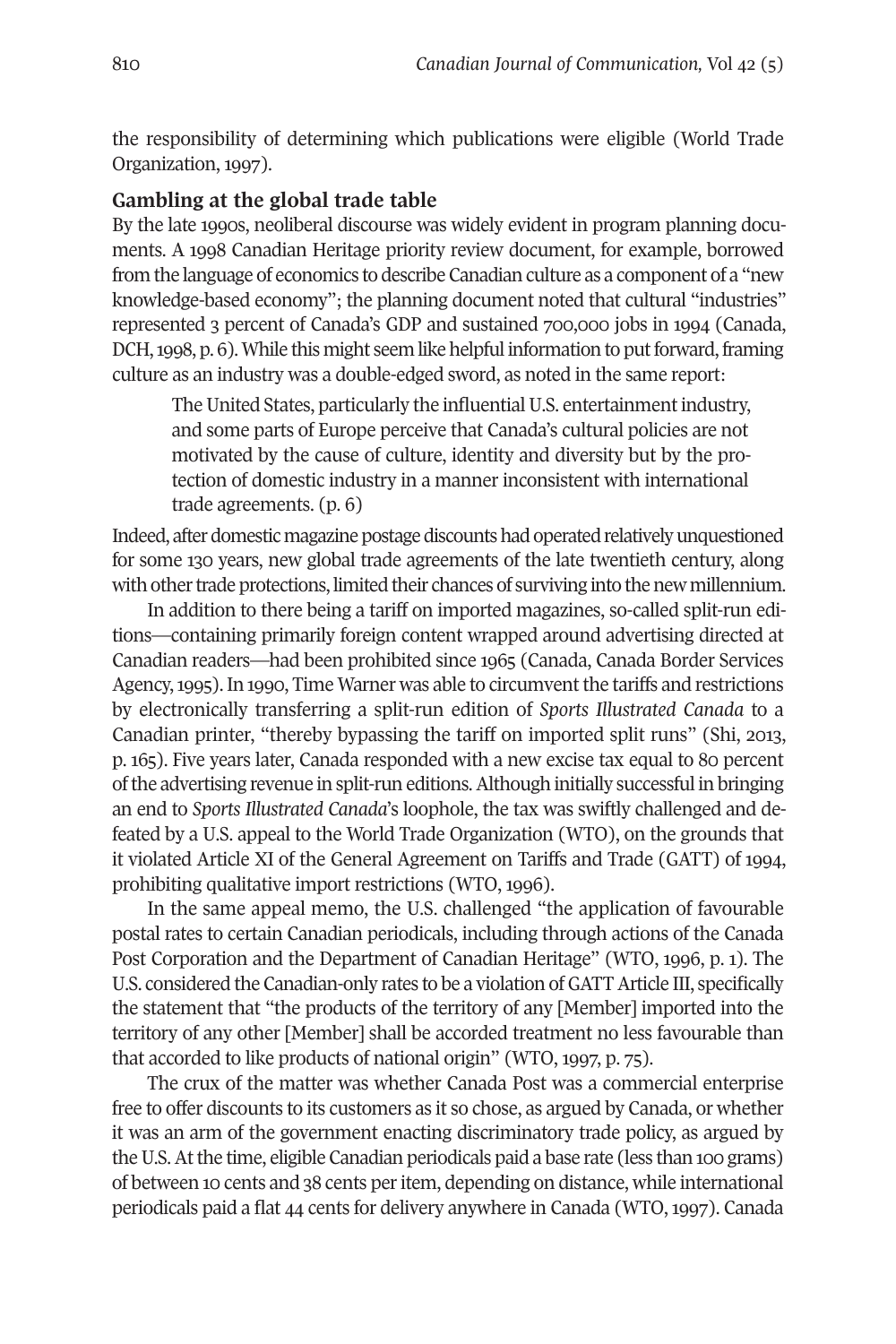Post offered further discounts to Canadian magazines that arrived at postal outlets pre-sorted and on pallets, but did not offer the same discount to international publishers (WTO, 1997). The discounts were supported by quarterly payments from Heritage Canada's Publications Distribution Assistance Program (PDAP). As it turned out, one country's company discount is another country's unfair trade subsidy. In March 1997, a WTO panel ruled in favour of the U.S. position and ordered Canada to end the practice of discounted postage for domestic periodicals (WTO, 1997).

| Program                                             | Year launched |
|-----------------------------------------------------|---------------|
| Publications Distribution Assistance Program (PDAP) | 1978          |
| Publications Assistance Program (PAP)               | 2000          |
| Aid to Publishers (ATP)                             | 2010          |

**Table 1: Postal assisitance programs, 1978-2014**

# **Harmonization/Disharmonization**

In response to the WTO ruling, Canada Post ended the made-in-Canada discounts. In 1999, Heritage Canada redirected the PDAP into the Publications Assistance Program (PAP), dropping the word "distribution" and instead offering grants to publishers to indirectly offset higher mailing costs, beginning in 2000–2001 (see Table 1). This administrative transfer had already been underway with the aforementioned 1996 memorandum of agreement though the end of differential postal rates had not been anticipated at the time. Under the new system, Canada Post was now expected to contribute to—rather than receive from—Heritage Canada's grant pool, based on the assumption that Canada Post would realize increased revenues from its newly harmonized postal rates.

While the new grants were announced as a means to make up for the lost postal discounts, what followed was even more dramatic funding cuts. To compare, in 1989–1990, 8,000 publications received discounted mail rates (Canada, DCH, 1999). In 1998–1999, the final year of the PDAP, a total of 1,338 publications received assistance, a decline that can be partly attributed to the exclusion of booksellers. <sup>1</sup> The program was renamed Aid to Publishers (ATP) in 2010 but the general trend of fewer publishers receiving grants continued unchecked. Only 804 publications received ATP approval in 2014–2015, 90 percent fewer than the 8,000 titles that had been receiving support at the close of the 1980s (Canada, DCH, 1999). This number included 404 paid circulation magazines and 400 rural weeklies, the only two remaining categories still eligible for assistance (Canada, DCH, 2015a).<sup>2</sup>

Further, federal funds did not keep pace with the cost of mailing. While U.S. publications experienced a price cut under harmonization, as noted in Table 2, Canadian publications faced steep increases. Between 1999 and 2005, postalrates rose 27 percent, while PDAP/PAP grants rose just 4.4 percent, from \$47.3 million to \$49.4 million; the following year postal rates increased 2.9 percent while the PAP fund *decreased* 8 percent, to \$45.5 million (Canada, DCH, 1999; Canada, DCH, Corporate Review Branch, 2005; Sison, 2005). Forlarger, heavier magazines, in some cases mailing costs increased more than 70 percent after rates were harmonized (Magazines Canada, 2008).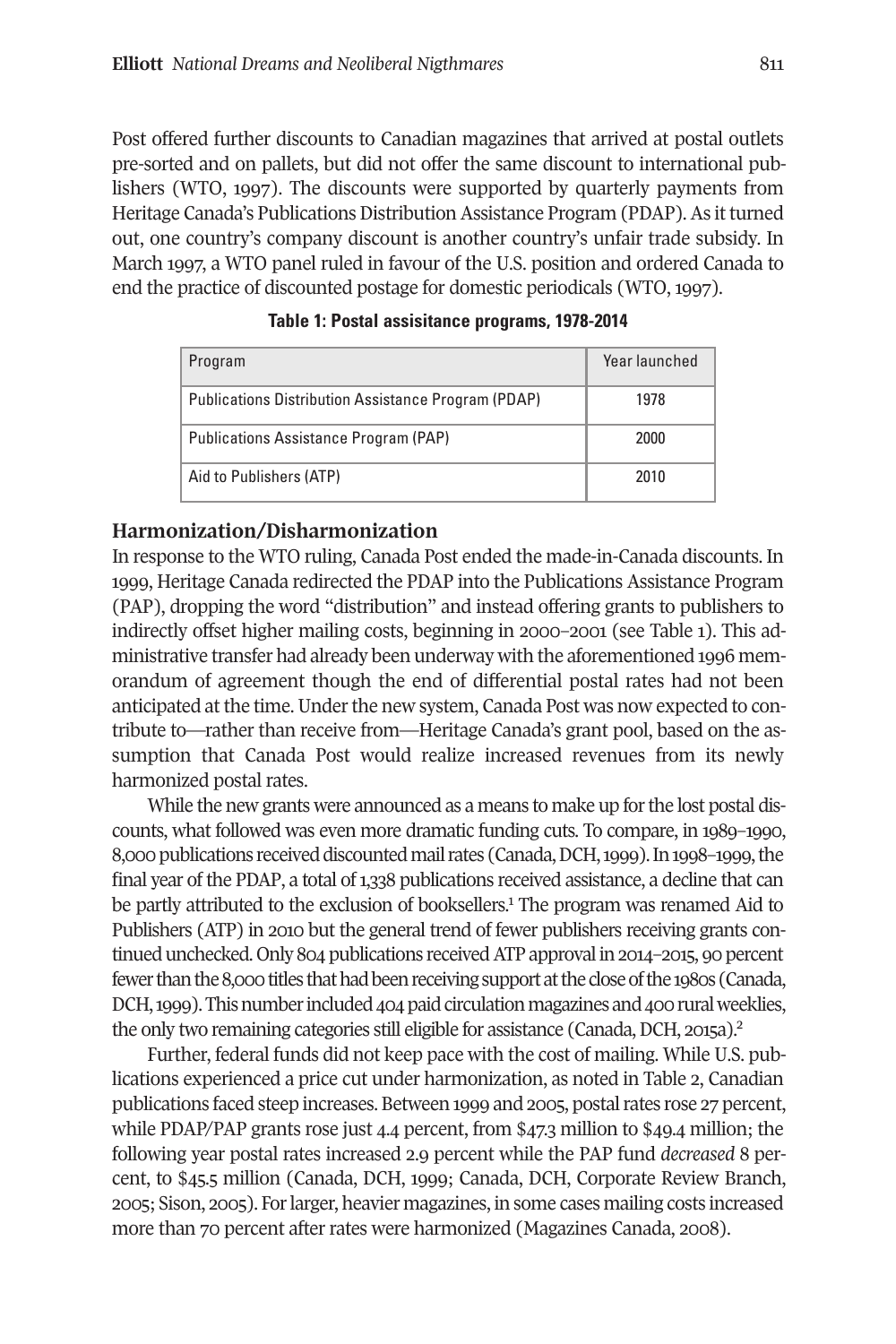| <b>Origin</b>                                                | 1996 | 2006     |
|--------------------------------------------------------------|------|----------|
| Foreign                                                      | 85   | 68       |
| Canadian, no subsidy                                         | 37   | 68       |
| Canadian, paid circulation with PAP                          | 13   | 25 to 36 |
| Canadian request circulation (complimentary copies) with PAP | 37   | 48       |

**Table 2. Harmonized postal rates (in cents) for a 300-gram magazine**

Source: Magazines Canada (2008)

### **Lost priorities**

With a rapidly depleting funding pool, the department undertook a revamp of PAP in 2003, tightening Canadian content eligibility requirements with the stated intention of targeted funding in four priority areas: rural, ethnocultural, Aboriginal, and minority official-language communities (Canada, DCH, Corporate Review Branch, 2005). However, a review conducted in 2005 found the Aboriginal and minority official-language streams had not been implemented two years after their announcement. Nonetheless, the number of culturally specific recipients rose by 17 titles, from 70 before the program announcements to 87 titles in 2003–2004. This amounted to a 24 percent increase, although absolute numbers remained small, and only one Aboriginal title was supported, *Mi'kmaq-Maliseet Nations News*, with the remainder comprising official-language and ethnocultural periodicals (Canada, DCH, 2004; Canada, DCH, Corporate Review Branch, 2005).

The fourth priority, rural periodicals, fared much better. Rural weekly newspaper recipients, already well represented, increased 39 percent, from 350 titles pre-announcement to 488 titles in 2004–2005 (Canada, DCH, Corporate Review Branch, 2005). The fact that rural weeklies enjoyed the greater benefit from program changes warrants mention. While Aboriginal and ethnocultural periodicals are primarily non-profit community endeavours, the landscape for rural weeklies is quite different. Six major corporate chains controlled over half of the country's 1,032 rural weeklies in 2017, together owning 541titles: TC Transcontinental with 110 newspapers; Metroland Media Group, 106; Postmedia Network,102; Black Press, 91; Snap NewspaperGroup, 72; andGlacier Media, 60 (News Media Canada, 2017). This ownership landscape has persisted throughout the PAP's history; although the funding changes were announced as a measure to increase the diversity of recipients, the program review revealed that, for the most part, the PAP recipient list broke down into society's "haves" and "have-nots," noting that "18 periodicals and community newspapers accounted for 48 per cent of total Canadian Heritage PAP expenditures" in 2003–2004 while, at the low end, 258 publications received grants ofless than \$1,000, accounting for 0.2 percent offunds (Canada, DCH, Corporate Review Branch, 2005, p. iv).

However, it was not the wealthier titles that were questioned; instead, program reviewers pointed to 31 titles that received less than \$100, based on their paid circulation numbers, stating, "[T]his raises the issue of whether it is cost-effective to support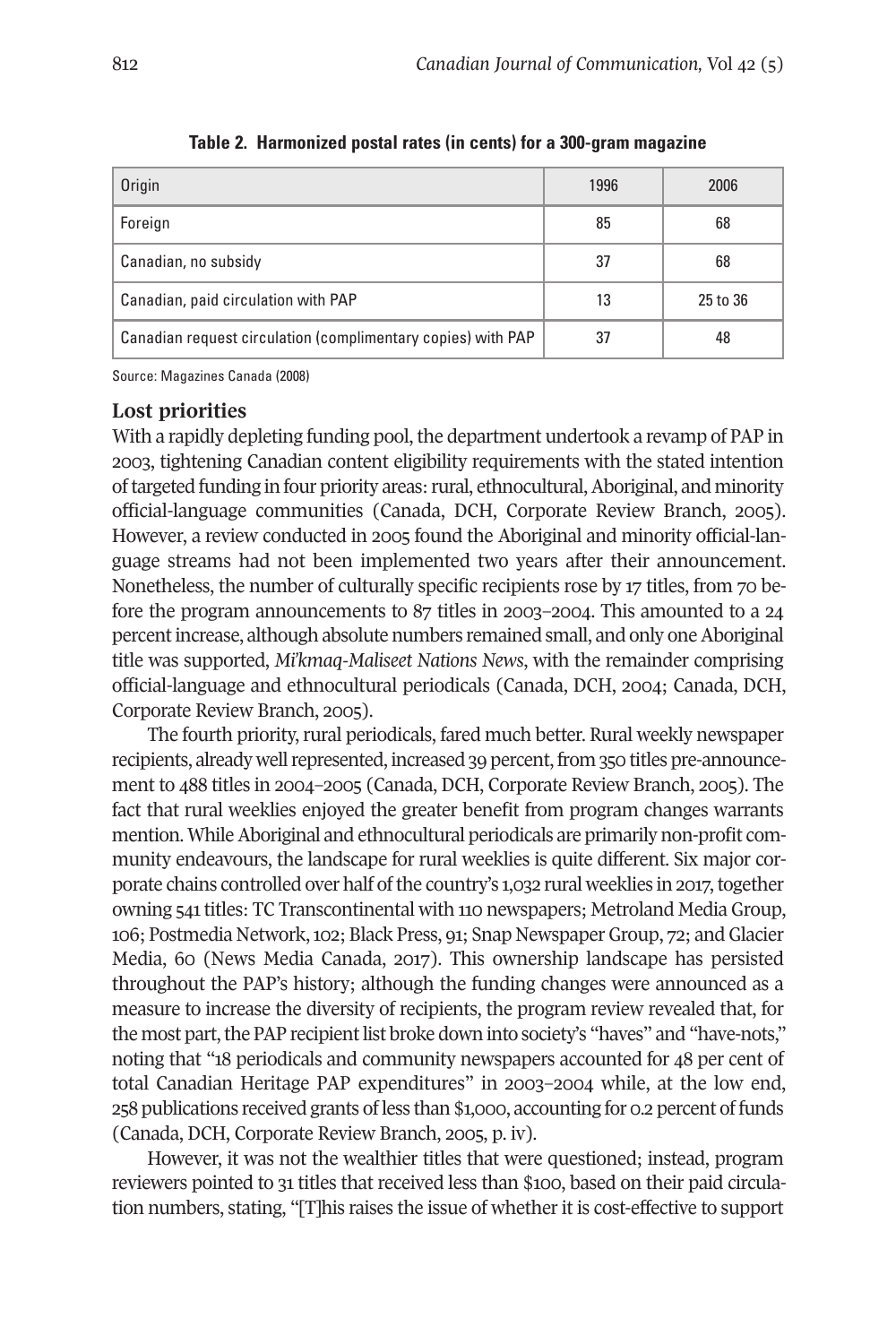titles whose subsidies fall below a certain threshold"  $(p, v)$ . In plainer words, the reviewers questioned whether the government's administrative costs, estimated at 2.4 cents per dollar distributed, exceded the value received by either the government orthe recipients (Canada,DCH, CorporateReview Branch, 2005). The under-\$100 club primarily consisted of labour and professional newsletters, such as *Labour Alert*, *CollectiveAgreement Reporter*, *Firefighters Employment Law News*, and*Dunhill Business & Employment Law News*, as well as academic periodocals such as *Inuit Studies* and *The National Journal of Constitutional Law*, and one small local newspaper, the *Elk Valley Miner* (Canada, DCH, 2004). The review recommended flexibility for those publications that served the priority communities, for example *Inuit Studies* (Canada,DCH, Corporate Review Branch, 2005). However, by 2010–2011, all of these smaller recipients had disappeared from the PAP disbursement list, while the position of Canada's largest profit-making media corporations remained comparatively secure (Canada, DCH, 2011).

#### **The tightening squeeze**

The squeeze on small-market and niche-market magazines tightened further with the loss of Canada Post's contribution to PAP and subsequent measures by Canadian Heritage to make up for the lost funds, described in this section. In 2008, a Canada Post strategic review effectively ended Canada's centuries-old tie to cultural dissemination for the public good, by stating that Canada Post "does not have the mandate to support Canadian culture by subsidizing Canadian postal rates for Canadian publications" (Canada Post Corporation, 2008, p. 50). The committee recommended ending the corporation's PAP contribution by March 2009, eliminating one-quarter ofthe program's total budget. Canadian Heritage responded by further tightening grant eligibility, adding extra vigilance to its requirement that 80 percent of content be authored by Canadian citizens or permanent residents as recognized under the Immigration Act. International news stories condensed or adapted by Canadians would be counted as Canadian only if the author of the original reports was also Canadian (Canada, DCH, 2009). This new policy directly impacted magazines connected to international social movements and organizations.

One publication to feel the bite was *Prairie Messenger*, a progressive Saskatchewanbased Catholic newspaper that learned in 2009 that its \$99,000 subsidy would be eliminated in 2010. Canadian Heritage ruled that a review of the paper's last issue of 2008 found less than 80 percent of the content could be declared "Canadian," making the *Messenger*ineligible forfuture support (Gyapong, 2009). Editor Peter Novesky claimed Canadian Heritage had previously recognized the internationalist perspective of *Prairie Messenger*, stating in a *Canadian Catholic News* interview:

What disturbs me is the breach of trust from Heritage Canada. For years they have been telling us verbally that the 80 per cent Canadian content regulation doesn't apply to us because of the nature of our papers. Now, suddenly, they are applying the rule full force and its seems we have no recourse. (cited by Gyapong, 2009, para. 11)

Magazines Canada (2008), representing Canadian publishers, questioned the premise behind increased Canadian content policing, arguing that "having information and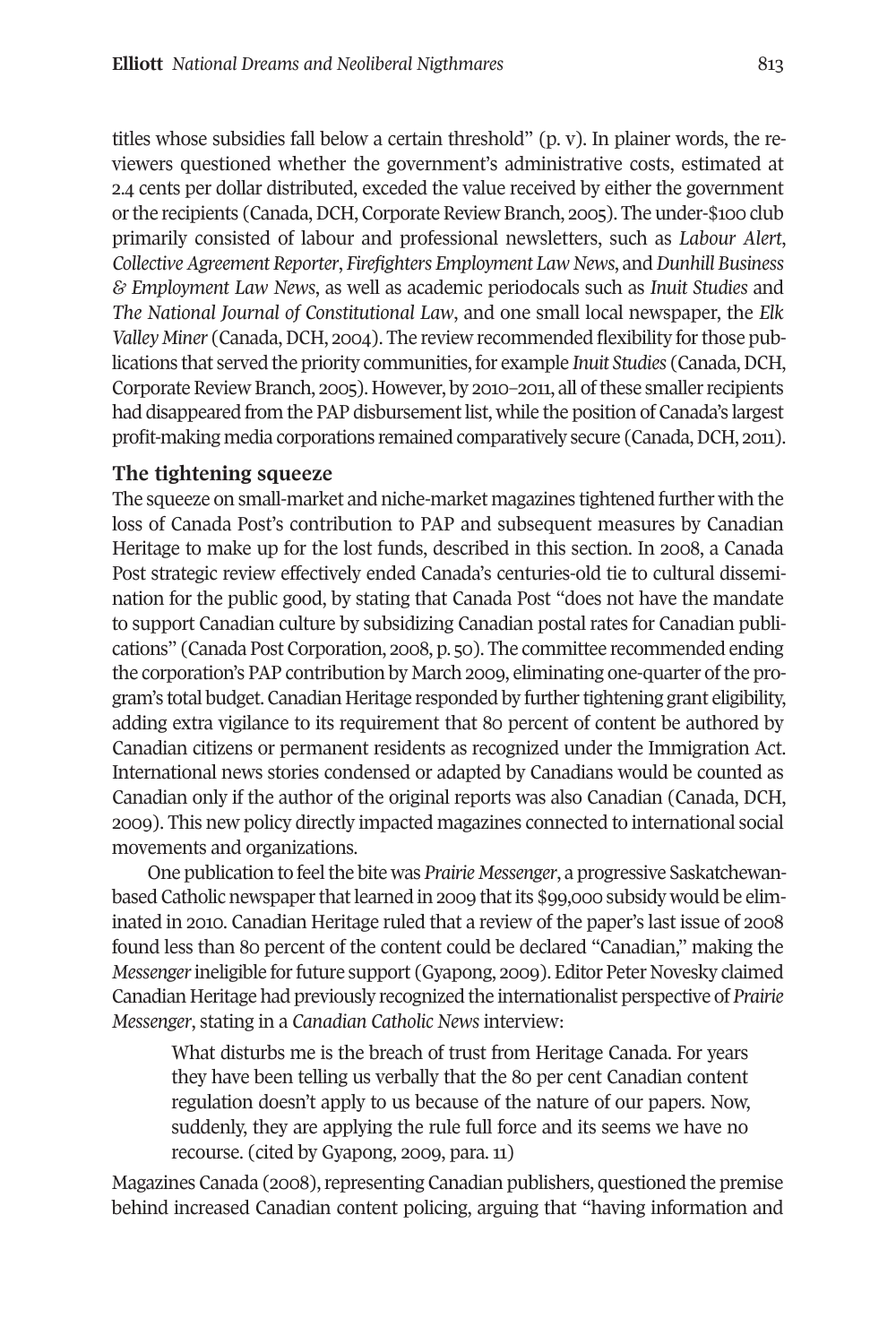perspectives from other parts of the world can and does enhance Canadian perspectives" (p. 21). These sentiments were echoed by *Western Catholic Reporter* editor Glen Argan, who argued that international news coverage, no matter the author, was essential to his publication's Canadian readership and to the Catholic mission. "We live in a globalized world today, a global village. Now we are being told our coverage has to be cut to a bare minimum. I believe Catholics need to be more informed, not less informed" (cited by Gyapong, 2009).

The next major program revamp occurred with the establishment of Aid To Publishers in 2011. PAP was retired and a new funding formula was established based on the principle that "the more copies a publication sells, the greater its funding will be," rather than direct postal or editorial costs, with funding to be distributed according to circulation categories (Canada, DCH, 2011, September, p. 1 ). Individual grants of between \$434,000 and \$1.5 million were available to magazines with more than 1 million paid subscribers; at the low end of the scale, \$3,000 to \$30,000 was available for magazines in the 2,500 to 25,000 subscriber category (Canada, DCH, 2011, October 29). Magazines with under 2,500 subscribers were excluded entirely from eligibility, and all recipients were required to charge at least \$12 for an annual subscription (Canada, DCH, 2012,October1).Athree-yeartransitionperiodwas announced, beginningwith\$75.5million budgeted for 2011–2012, with \$70.5 million actually disbursed that year under the new rules (Canada, DCH, 2011, October 29; Canada, DCH, 2012). By the 2014–15 funding year, the amount had edged further down, to \$68.8 million (Canada, DCH, 2015a).

In summary, between 1988–1989 and 2014–2015, distribution support plunged from \$220 million to just under \$69 million, while the number of supported publications dropped from 8,000 to 804 (Canada, DCH, 1999, 2015a). Additionally, entire swaths of the media ecology were excised from the picture, in particular smallerindependent publications serving specific geographic regions and communities of interest (Harrison, 2012).Ittook little more than two decades to dismantle a program that had been a pillar of the Canadian mediascape for more than 100 years, and had been described by Magazines Canada as "the most successful cultural industry policy of the Government of Canada" (Magazines Canada, 2008, p. 10). In a submission to a Canadian Heritage program review, Magazines Canada (2008) raised an alarm about the future of publishing diversity:

Canadian Heritage officials, unable to control the two major variables contributing to the costs of PAP—postal rates and circulation growth of eligible magazines—are increasingly turning to outright elimination of whole categories of magazines to save program funds. Rather than developing new approaches to support Canadian-content magazines, officials' time is increasingly being spent on plans to eliminate magazine eligibility … (p.12)

For those magazines deemed eligible, grant amounts were becoming unpredictable due to the imposition of new sliding scales that placed caps on grants based on circulation categories. When *Prairie Messenger*fulfilled the eligibility requirements in 2012–2013, for example, its allocation of \$80,068 was \$18,932 less than it had been in 2009, an amount that further dropped to  $$60,332$  by 2014–2015 (Canada, DCH, 2013, 2015). With rising distribution costs and decreased federal support, the remaining op-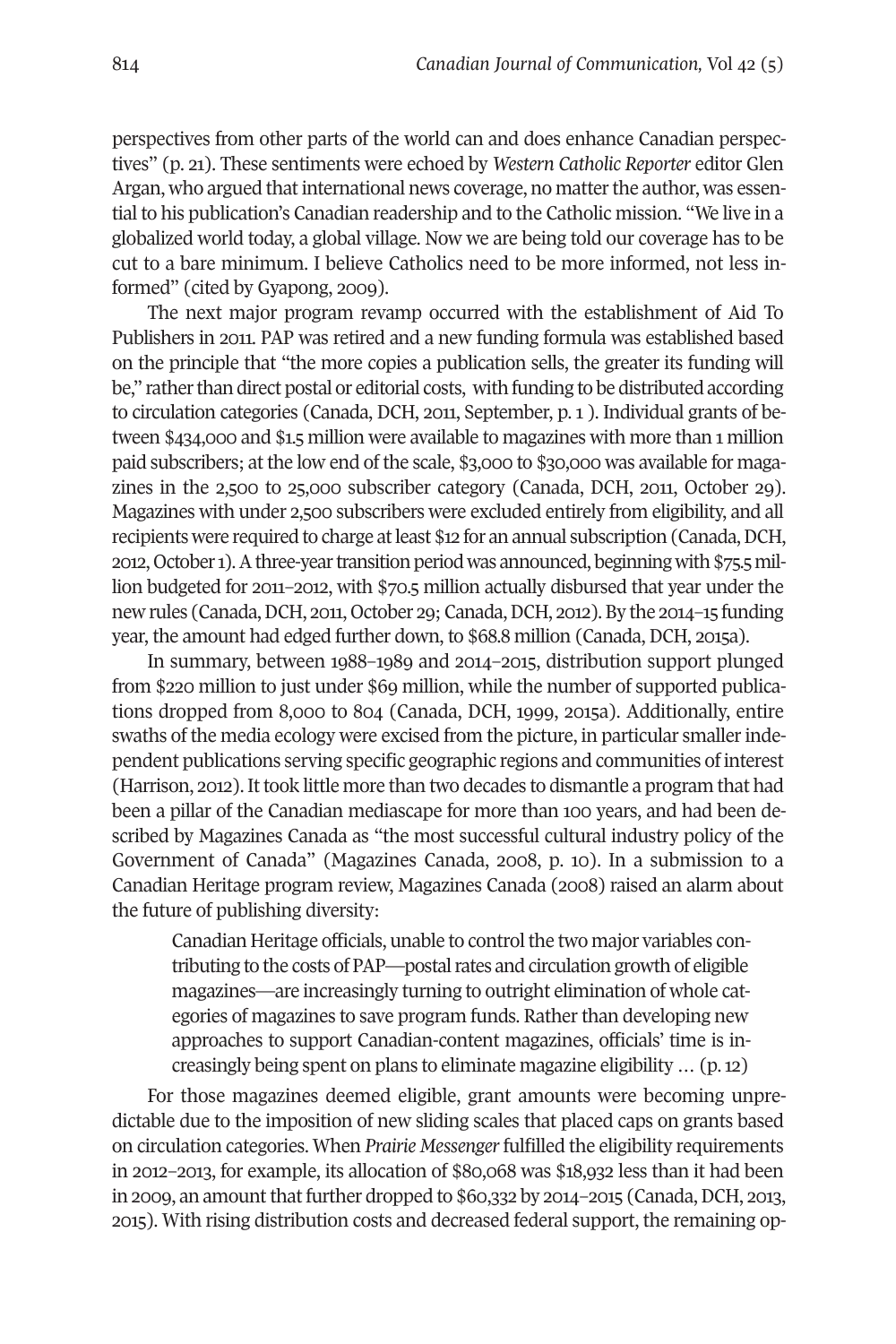tion for Canadian publishers was to increase newsstand and subscription costs to consumers. This was tempered by the need to compete on a level playing field with massproduced U.S. publications. Canadian magazines raised their prices by 4 percent annually between 1998 and 2004, but this increase lagged behind average annual postal increases of 6 percent (Canada, DCH, Corporate Review Branch, 2006).

# **The new "market reality": Bigger is better**

The Canada Magazine Fund was launched in 2000 specifically in response to the signing of the U.S.-Canada Agreement on Magazines, with a mandate "to safeguard Canadian voices in a rapidly evolving marketplace" (Canada, DCH, Corporate Review Branch, 2006, p. i). To accomplish this, the fund aimed to encourage increased circulation and market-friendly business practices. The premise was that the new fund would help magazines adjust to the new market reality, a reality aptly described by Magazines Canada (2008):

Our industry competes directly with US publishers in Canada who enjoy tremendous economic advantages in our marketplaces. The US publishers invest virtually nothing in Canadian content; they buy newsstand dominance, suck up finite Canadian advertising, and then flow the revenues south of the border. (p. 6)

The fund was launched with \$45 million to disburse in its inaugural year (Canada, DCH, Corporate Review Branch, 2006). Three years later, the CMF went through a series of budget reductions, on the stated premise that U.S. competition had been successfully mitigated by the Foreign Publishers Advertising Services Act (1999) prohibiting advertising directed at Canadians in foreign publications (Canada, DCH, Corporate Review Branch, 2006; Foreign Publishers Advertising Services Act, 1999). The original budget of \$45 million was reduced to \$35 million in 2001–2002, and to \$16 million in 2003–2004 (Canada, DCH, Corporate Review Branch, 2006).

The cuts were accompanied by program changes, which the department said were intended to shift resources to smaller magazines and priority communities, such as Indigenous, rural, and ethnic minority audiences. However, a careful review of recipient lists across the program's funding envelopes indicates the opposite occurred. The top recipient of the Support for Editorial Content envelope, for example, was a national general-interest news magazine, *Maclean's*, receiving a grant of \$552,963, an amount nearly 10 times the average grant of \$58,428. Others making up the top 10 recipients, with grants between \$200,000 and \$500,000, were *Chatelaine*'s English edition, *7 Jours*, *Canadian Business*, *Canadian Living*, *l'Actualité*, *Fashion*, *Toronto Life*, *Flare*, and *Canadian House & Home*, none of which could be described as smaller magazines aimed at minority communities facing media deficits (Canada, DCH, 2004).

As outlined in Table 3, the Canada Magazine Fund split its disbursements to individual magazines into three funding envelopes. The grant pools contained exclusionary criteria, described in greater detail below, that seemed ill-equipped to encompass the full diversity of Canada's magazine world, where mass-market commercial magazines are outnumbered by small-market magazines serving a variety of communities and interests (Statistics Canada, 2005), including magazines catering to Indigenous,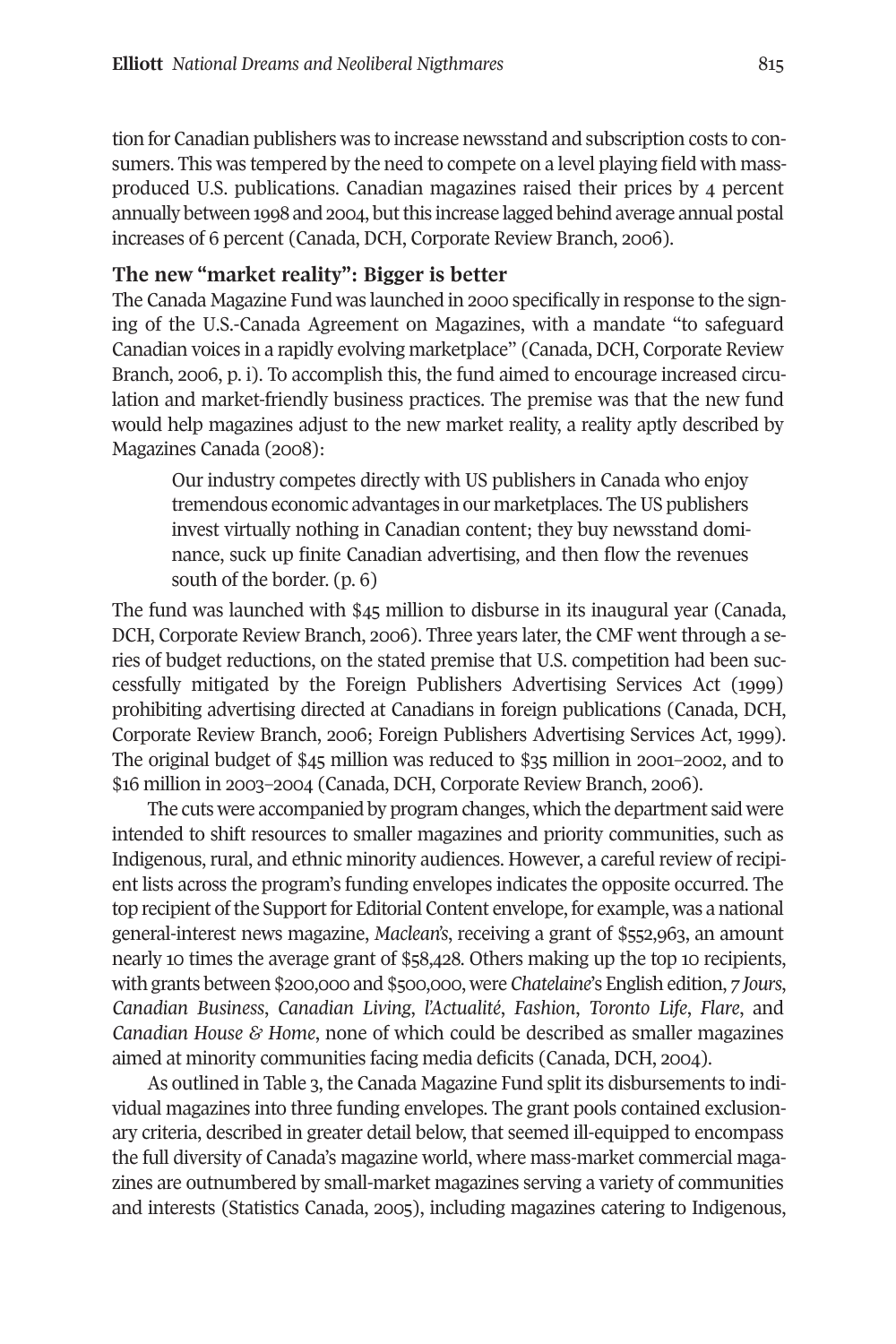ethnic, arts, and rural communities, as well as various civil society organizations and movements, such as churches, unions, environmental groups, universities, and co-operatives.

| Program                | Fund                                                                              | Years        |
|------------------------|-----------------------------------------------------------------------------------|--------------|
| Canada Magazine Fund   | <b>Support for Editorial Content (SEC)</b>                                        | 2000-2010    |
|                        | Support for Business Development for<br><b>Small Magazine Publishers (SBDSMP)</b> | 2000-2010    |
|                        | Support for Arts and Literary<br>Magazines (SALM)                                 | 2004-2010    |
|                        | Support for Infrastructure<br>Development                                         | 2000-2003    |
| Canada Periodical Fund | <b>Business Innovations</b>                                                       | 2010-present |
|                        | <b>Collective Initiatives</b>                                                     | 2010-present |

**Table 3. Programs and timelines**

Source: Canada, Department of Canadian Heritage recipient lists, 2000–2010

The envelope titled Support for Editorial Content **(**SEC) was created to enhance Canadian contentin both paid and free circulation magazines.A2006 program review by Canadian Heritage indicated that the program did indeed promote an increase in feature writing, considered the high-water mark of editorial content: 68.2 percent of funding recipients reported they had increased the number of features stories, a sign the fund encouraged more in-depth coverage of topics. In comparison, 60 percent of unsuccessful applicants decreased the number of features (Canada, DCH, Corporate Review Branch, 2006). However, the reviewers instead applied page counts as the sole key performance indicator, finding "only moderate success," with the number of editorial pages rising 8 percent in SEC's first three years (p. 4). This cast a pall on a program that in fact appeared to generate greater *quality* of coverage, if not quantity.

The same program review noted large circulation magazines were the main beneficiaries, despite attempts to improve the inclusion of smaller publications. The pattern was observable from the outset, with the largest grants going to titles such as *Chatelaine* and *Toronto Life* in the program's first year.In 2003, changes were made "to expand access for small publications" (Canada,DCH, Corporate Review Branch, 2006, p. 5). However, the new rules clearly discouraged low-budget, volunteer-assisted operations by requiring minimum editorial expenses of \$9,000 per year or \$1,000 perissue, and annual advertising revenues of at least \$20,000. Magazines were split into CategoryA(2,500 to 10,000 copies per year) and Category B (more than 10,000 copies), but beyond somewhat higher editorial expense and ad sales thresholds for Category B  $(\$30,000$  and  $$60,000$  per annum, respectively), it is difficult to discern any significant measure that favoured small magazines.

In 2004, free magazines were eliminated from the program, reducing the budget from \$25 million to \$10 million (Canada, DCH, Corporate Review Branch, 2006). Not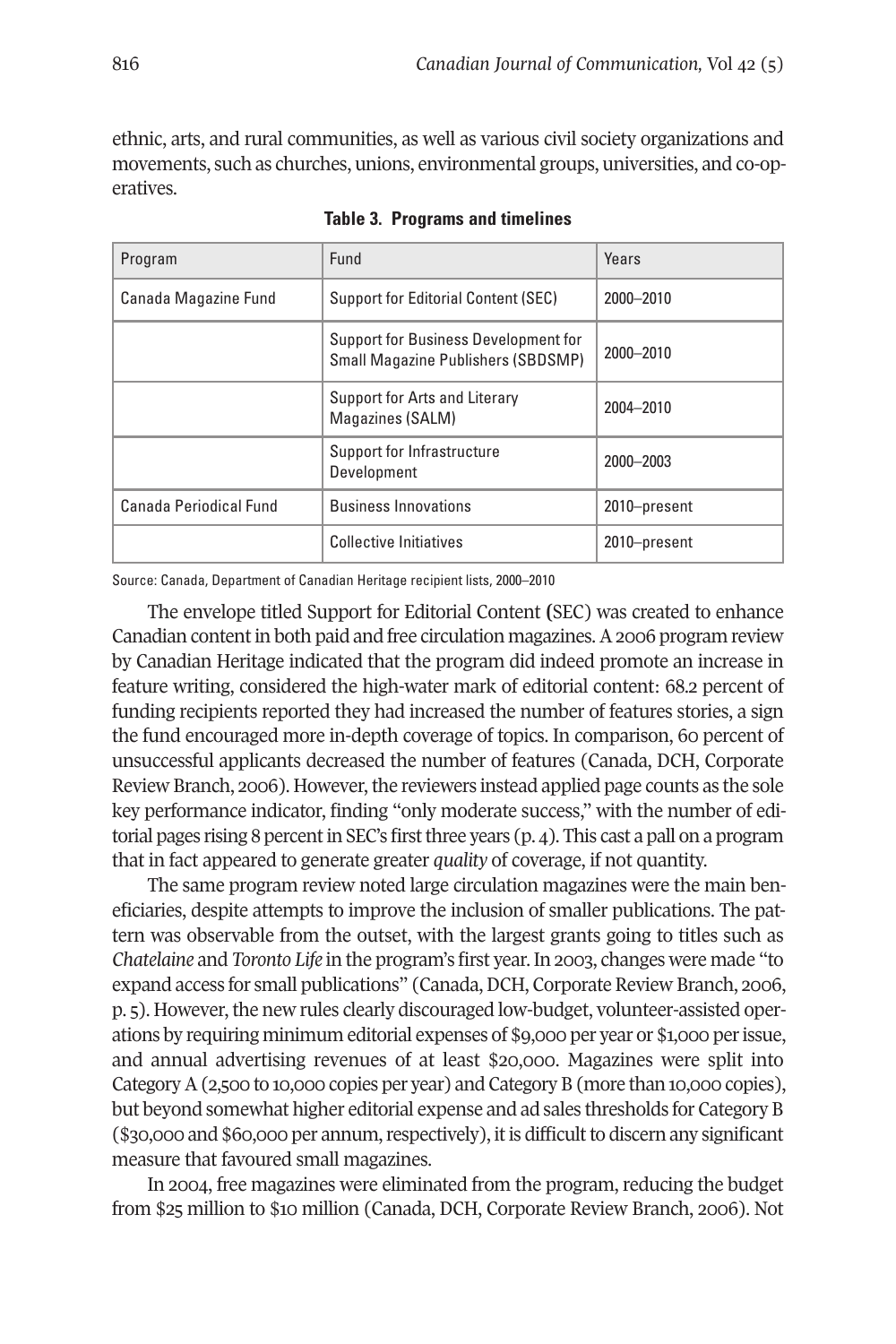surprisingly, with these changes, the main SEC beneficiaries were ultimately large-market commercial magazines, with circulations between 150,000 and 1 million, as well as for-profit consumer magazines like *Canadian Yachting* and *Canadian Dog* (Canada, DCH, Corporate Review Branch, 2006). In total, by 2008, approximately 10 percent of grant recipients, representing the 20 largest publishing companies, were in receipt of 65 percent of SEC funds (Magazines Canada, 2008).

These events followed a general pattern of identifying sectors in need of targeted aid, but then failing to deliver substantive programming that might provide more equitable access to funds. Similarly, a plan intended to direct funds toward arts magazines, Support for Arts and Literary Magazines (SALM), soon foundered on eligibility barriers and lack of funding. In response to the precarious state of a largely non-profit arts and culture magazine sector, SALM was added to the CMF in 2003, providing a total of \$1 million to top up the roster of magazines receiving Canada Council fortheArts support. This amount did not change during the life of the program and was budgeted to cover approximately 100 titles supported by the Council. However, because their content did not meet Canadian Heritage's Canadian content guidelines, only 62 publications were able to access the new fund when it was launched, a situation that did not improve in subsequent years (Canada, DCH, Corporate Review Branch, 2006; Canada Council for the Arts, 2004–2010, and CMF fund recipient lists, 2004–2010) (see Table 4).

| Year      | Canada Council | <b>SALM</b> |
|-----------|----------------|-------------|
| 2004-2005 | 103            | 62          |
| 2005-2006 | 103            | 57          |
| 2006-2007 | 106            | 62          |
| 2007-2008 | 106            | 57          |
| 2008-2009 | 102            | 56          |
| 2009-2010 | 104            | 60          |

**Table 4. Number of Canada Council versus SALM-approved titles**

Source: Canada Council & Canada Magazine Fund recipient lists, 2004–2010

Based on recipient complaints about the level of bureaucracy and restrictions associated with the program, the review committee recommended the fund be transferred to the Canada Council. However, SALM continued to operate under Canadian Heritage for another four years until, in 2010–2011, full responsibility was transferred back to the Canada Council, but without the \$1 million attached (Adams, 2010).

# **Cutting the herd**

In 2003–2004, 73 percent of Canadian magazines could be classed as small, with circulations of fewer than 20,000 copies and operating, on average, with two full-time employees, one part-time employee, and three volunteers. Small magazineswere a growing sector, increasing 11 percent between 1998 and 2004 (Statistics Canada, 2005). However, the number of small magazines funded by Canadian Heritage fell by 10 percent in the same time period (Statistics Canada, 2005). Thus a robust and important part of the Canadian media ecology was not reflected in federal media development planning.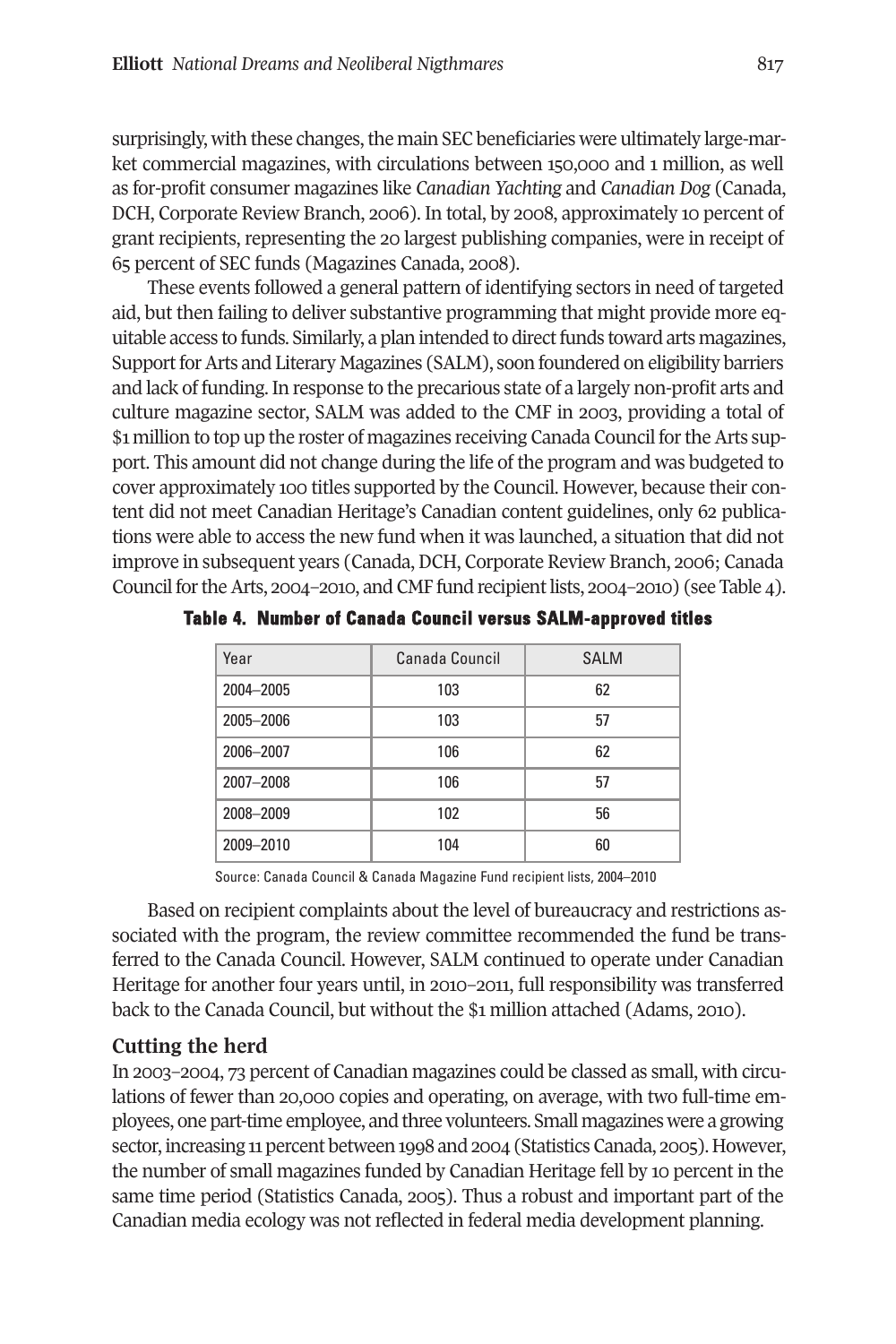The funding envelope Support for Business Development for Small Magazine Publishers (SBDSMP) may be regarded as an effort to bring small magazines back into the fold of official development assistance, although such periodicals continued to be viewed as marginal, rather than as an important segment of Canadian publishing. The structure of Canadian Heritage funding suggests small, non-profit magazines were seen within a deficiency framework, to be corrected through increased circulation, profits, and marketability, akin to commercial magazines. The non-profit model, as well as editorial mandates tailored to underserved communities, may have been valued assets to the publishers, but seemed less so to the funders. Non-profits were treated as small businesses, and assistance was tailored to financial growth and expanding audiences. To this end, program funding was created to support items such as market surveys and direct mail ad campaigns, with an aim to "increase circulation, advertising revenue, operational efficiencies, and/or support for professional development" (Canada, DCH, Corporate Review Branch, 2006, p. 5). "Small" was defined as revenues of less than \$500,000 and circulation between 250 and 20,000 copies. Applicants were required to have a business plan, detailed proof of circulation numbers, such as Canada Post receipts, and professionally reviewed financial statements. These requirements became an uncertain gamble of scarce money and stafftime, and held the potentional to lead magazines away from their readers and community-based organizing models. Rigorous documentation was demanded to demonstrate a magazine was a viable investment with an established record of profitability, an expectation that reduced funding opportunities for non-profit magazines, although such magazines comprised 30 percent to 35 percent of the Canadian market in 2008 (Magazines Canada, 2008).

The majority of successful applicants who participated in a Canadian Heritage survey did report circulation increases as a result of the fund. Fifteen respondents that received at least two years of funding in the program's early years, representing 73 percent of total two-year recipients, reported a combined circulation increase of approximately 5,000 copies. Although these numbers were modest, 79 percent of both single-year and multi-year recipients agreed the program increased their circulation (Canada, DCH, Corporate Review Branch, 2006). However, the emphasis on circulation was questioned by some, such as John Parsons of *The Malahat Review*: "Circulation is the only criterion. … It's not about cultural policy any more, it seems. Canadian Heritage is not functioning like a cultural body. The policy is bums in seats. How do you grow a culture that way?" (cited by Adams, 2010).

The emphasis on circulation can be seen in the 2009–2010 application from *Canadian Dimension* for \$32,025 to support a marketing plan that included a direct mail appeal. Using similar campaigns in the past, the non-profit current affairs magazine had steadily increased its subscriptions from 10,920 in 2000–2001 to 13,269 in 2009–2010; however, documentary evidence suggests this increase was deemed insufficient by Canadian Heritage. Pencilled-in notes in the department's funding history file for *CanadianDimension* indicate that departmental staff added up the subscription increase as "+2,000," then placed the figure beside the amount of funding received over 10 years (Canadian Heritage internal file, Client funding history: Dimension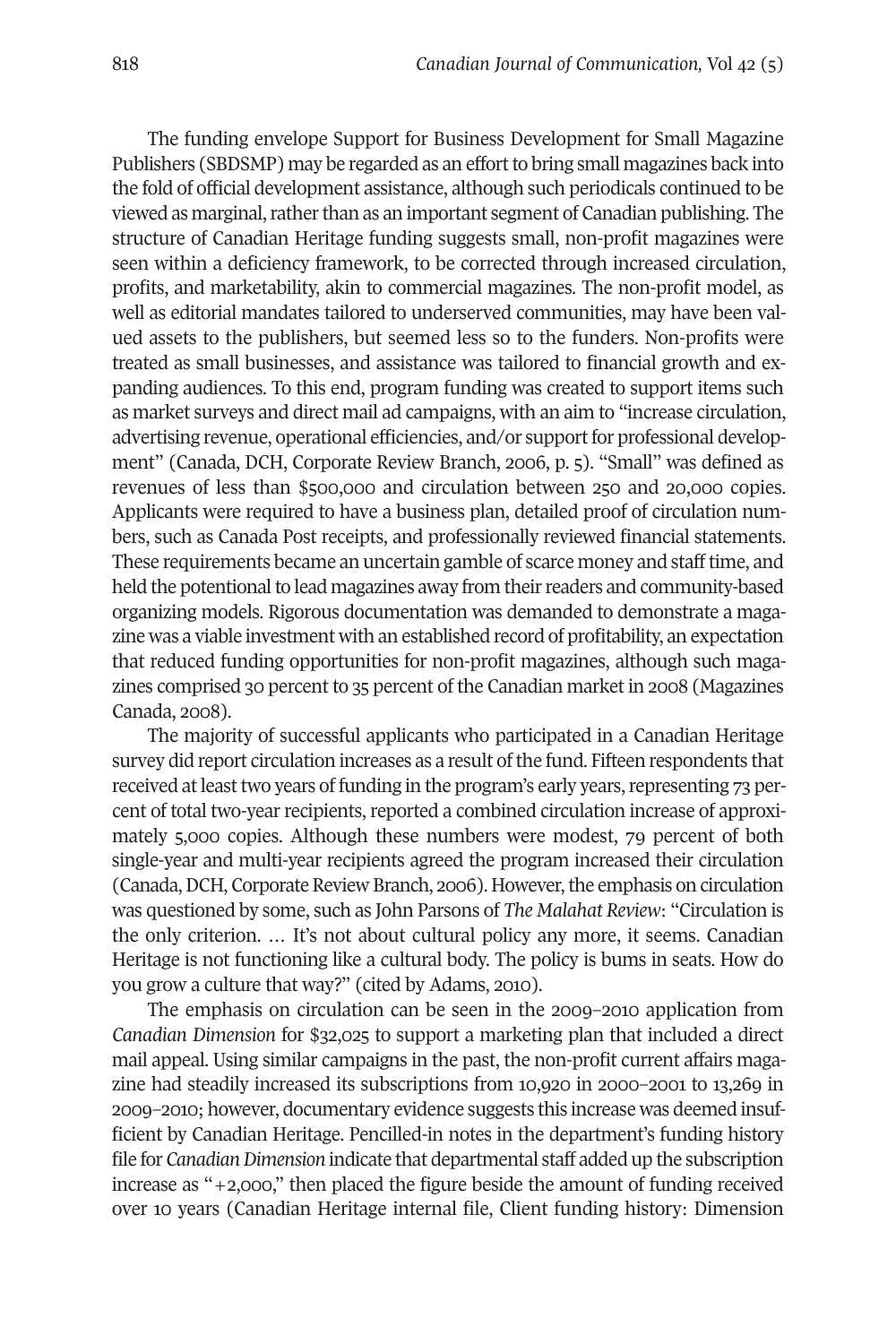Publications Inc., 2009). These rough notes were encapsulated in the letter of rejection sent to associate publisher James Patterson:

Since 2003/04, Dimension Publications, Inc. has received a total of \$135,259 in funding contributions. Considering the results achieved for previous projects, and the results anticipated for the current proposal, the CMF has determined this would not constitute best use of public funds. (S. Shortcliffe, letter from Canadian Heritage to James Patterson, Dimension Publications Inc., October 29, 2009)

Patterson surmised another issue of concern may have related to neoliberal fears of a "culture of dependency":

We applied for a direct mail [project] three times in a row ... so maybe they thought we were using it as a subsidy instead of using it to innovate. But direct mail is, like, even though it may be waning, is extremely important to sell magazines, to reach an audience. They want efficiencies on these sort of things, and it's extremely efficient to reach an audience. (J. Patterson, personal communication, August 7, 2012)

Indeed, the department's list of project descriptions since 2003–2004 shows the words "direct mail" had been circled by a reviewer's pen among *Canadian Dimension*'s various other project activities, in what appears to be a scan forrepeated use ofthe same tactics (Canadian Heritage internal file, Client funding history, 2009). The upshot was that one more Canadian magazine was excluded from project-based funding. *Canadian Dimension* continued to receive only its PAP postal subsidy, which was determined by an objective formula based on subscription numbers.

The labour news bimonthly *Our Times* was another "square peg" in the new funding environment. In 2007–2008, the inclusion of volunteer board members in its submitted work plan was questioned by the fund's program director; when a departmental project officer pointed out volunteer involvement was considered an integral component of the magazine's function, and was listed as in-kind revenue, the project was approved (Canadian Heritage internal files, handwritten staff notes with reference to emails of February 12 and February 19, 2007). The following year, *Our Times* was informed that its SBDSMP application, which sought funding for circulation outreach and other marketing activities, was unlikely to succeed due to the lack of an outsourced business plan. Rather than allowing *Our Times* to re-submit its business plan, program staff advised the magazine to instead apply for SEC funding as a more suitable fit (Canadian Heritage) internal file, L. Marleau, communication record re. *Our Times*, July 17, 2008).

To apply, the magazine had to invest \$3,000 to obtain a review engagement report, one step above the magazine's annual "notice to reader" financial statement, for which it paid \$1,000 (L. Ukrainetz, personal communication, August 14, 2012). Once the more expensive review engagement report was submitted, a checklist filled out by departmental staff shows *Our Times* met all the criteria for project funding (C. Parson, SEC analysis tool: Our Times application, Canadian Heritage internal file, 2008). Nonetheless, inApril 2009 *Our Times*received a rejection letter stating the project proposal did not "best meetthe needs of Canadians," with no further explanation offered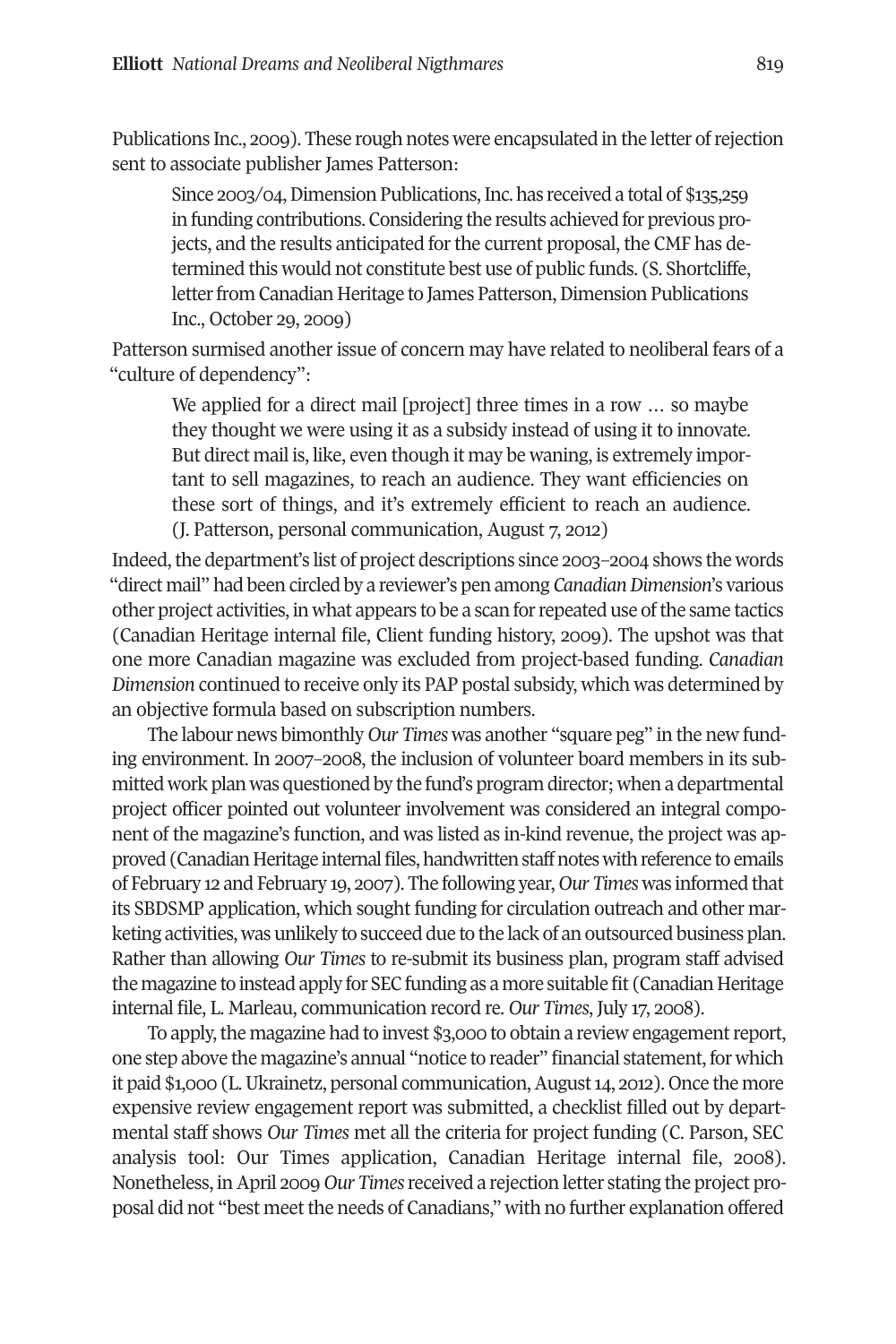(S. Shortcliffe, letter from Canadian Heritage to Liz Ukrainetz, Our Times Labour Publishing, April 22, 2009). In retrospect, publisher Liz Ukrainetz said she regretted spending time and money pursuing CMF funding, because it took resources away from the magazine's ongoing operations (personal communication,August14, 2012). "With no creditable guidelines within which to apply, the investment was too large a gamble," Ukrainetz explained, stating the magazine abandoned all efforts until 2013–2014 when, following a change in federal ministers, *Our Times* successfully obtained a Business Innovation grant of \$28,000 (Canada, DCH, Business Innovation recipient list, 2014; L. Ukrainetz, personal communication, October 17, 2014).

#### **Deeper cuts, greater control**

The Canada Periodical Fund was launched in 2010 as a replacement for the CMF, sending shock waves through the magazine world. The funding envelopes for small magazine business development, literary magazines, and editorial content were eliminated, replaced by a Business Innovation for Print Publications (BIPP) fund for publishers and a Collectives Initiatives fund forindustry associations. Grants that had once stood at \$32 million fell to \$790,000 between 2014 and 2015 (Canada, DCH, 2015b). Further, new rules gave absolute discretion to the Minister of Canadian Heritage to approve or reject projects (Adams, 2010).

Similarto the experience of *Briarpatch*, a higher, hidden hand in decision-making is discernable in *This Magazine*'s failed 2012 application. *This Magazine* had been one ofthe periodicals on the SALM roster. One year after SALM's dissolution, *This* submitted an application to the new Business Innovation program for \$24,835 to assist online upgrades, a marketing campaign, and contracting a subscription list consultant (Canadian Heritage internal file, Business Innovation application: Print and online circulation enhancement, *This Magazine*, November 29, 2011). According to minutes of a Business Innovation Team Meeting on January 18, 2012, the project "This Magazine Print and Online Enhancement Initiative" was recommended for funding by the review committee, with instructions to enter the recommendation in the department log (Canadian Heritage internal file, Minutes: BIP team meeting, January 18, 2012). However, after more than two months' silence, a March 28 letter to publisher Lisa Whittington-Hill stated:

The Government of Canada's ongoing objectives are to fund projects designed to deliver measurable and tangible results, to optimize available funds, and to meet the needs of Canadians. It is within this context that, on behalf of the Honourable James Moore, Minister of Canadian Heritage and Official Languages, I regret to inform you that your application has not been approved. (R. Saad, letter from Canadian Heritage to Lisa Whittington-Hill, Red Maple Foundation, March 28, 2012)

Whittington-Hill noted the letter contained no further information or advice, no avenue of appeal, and no phone number for a return call (personal communication, August 16, 2012). At this point, several left-of-centre magazine publishers and editors had begun exchanging emails about similar experiences since the Conservative Party of Canada had come to power in 2006. Lack of solid information or feedback about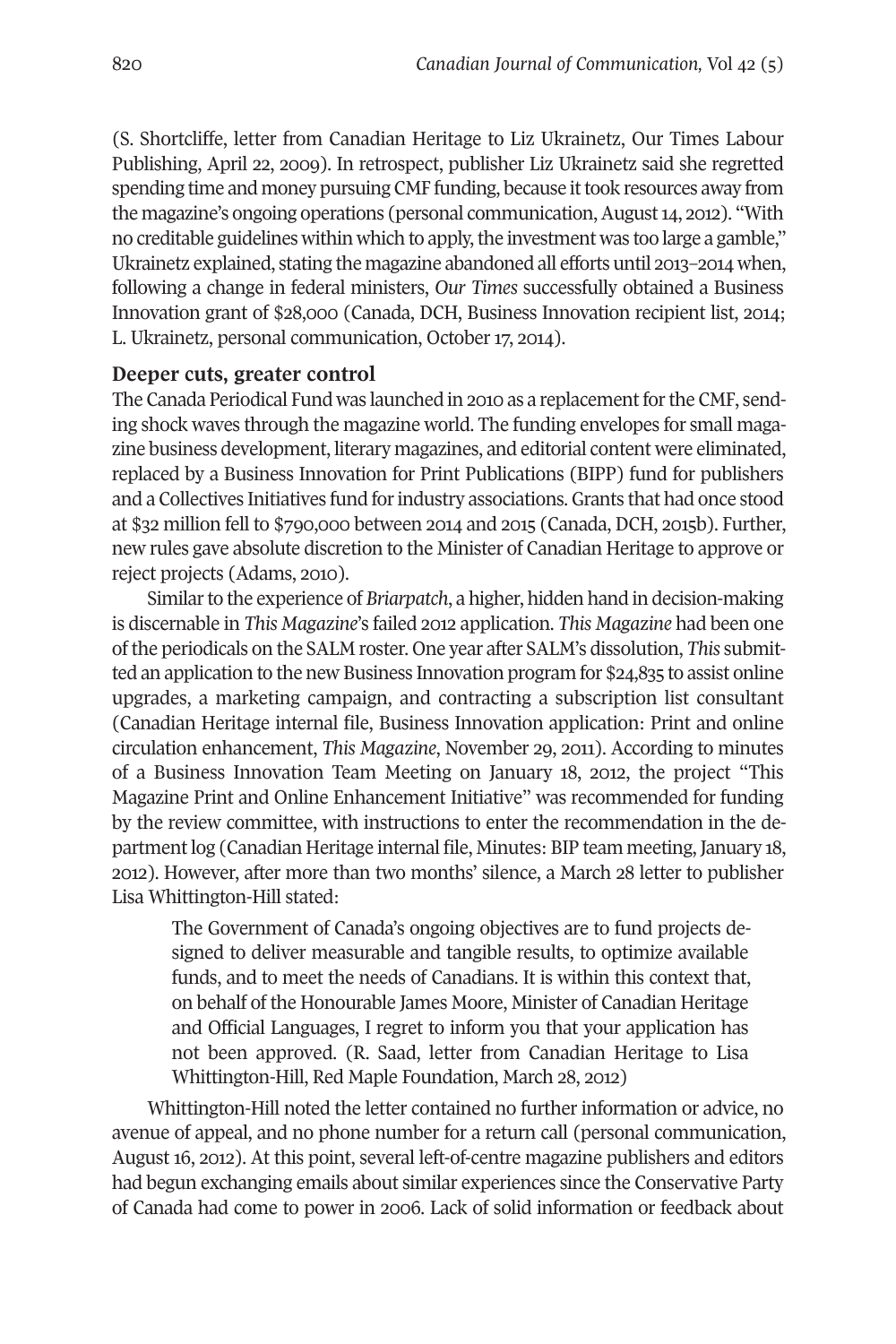how to improve funding applications, along with a noticeble cooling of conversations with program officers, had raised suspicions in Canada's small magazine community.

If you see a list of magazines that aren't getting funding and you see that it's all magazines with the same sort of editorial viewpoint, then you can draw your own conclusions.…When there's no appeal process, no reason beyond, you know, "project doesn't meet program objectives," then it's very open to interpretation. (L. Whittington-Hill, personal communication, August 16, 2012)

Clarification was not forthcoming from the ministry, either then or later. The Heritage Minister of the day, James Moore, and staff declined to participate in interviews for this research. Text referring to the reason for the final adjudication was redacted from Canadian Heritage documents obtained under the Access to Information Act.

For small third-sector magazines, this scenario meant the rigours of the application process, which Whittington-Hill estimated at 30 hours of stafftime, now contained the possibility of unexplained disapproval hanging over the end result, a strong disincentive forfuture applications. Meanwhile, a global look atthe program reveals that magazines of any stripe faced longer odds under the CPF. Tables 5 and 6 and Figures 1 and 2 illustrate a dramatic decline, from a high of 553 magazine projects supported in 2001–2002 to 34 in the first year of CPF, rising again to a total of 53 magazines in 2013–2014, then dropping again the following year to 27. The dollar amount dispersed rose annually since the program's 2010 revamp, then dropped again in the most recent available reporting year, 2014–2015, resting at 97 percent less than what it had been in 2000–2001.

| Year      | <b>SEC</b> | <b>SBDSMP</b> | <b>SALM</b> | BI | Total |
|-----------|------------|---------------|-------------|----|-------|
| 2000-2001 | 403        | 15            |             |    | 418   |
| 2001-2002 | 456        | 97            |             |    | 553   |
| 2002-2003 | 488        | 55            |             |    | 543   |
| 2003-2004 | 172        | 66            |             |    | 238   |
| 2004-2005 | 174        | 62            | 62          |    | 298   |
| 2005-2006 | 187        | 75            | 57          |    | 319   |
| 2007-2008 | 201        | 107           | 57          |    | 365   |
| 2008-2009 | 196        | 64            | 57          |    | 317   |
| 2009-2010 | 208        | 35            | 60          |    | 303   |
| 2010-2011 |            |               |             | 34 | 34    |
| 2011-2012 |            |               |             | 41 | 41    |
| 2012-2013 |            |               |             | 48 | 48    |
| 2013-2014 |            |               |             | 53 | 53    |
| 2014-2015 |            |               |             | 27 | 27    |

**Table 5. Number of supported magazines, 2000 to 2014**

Source: Department of Canadian Heritage recipient lists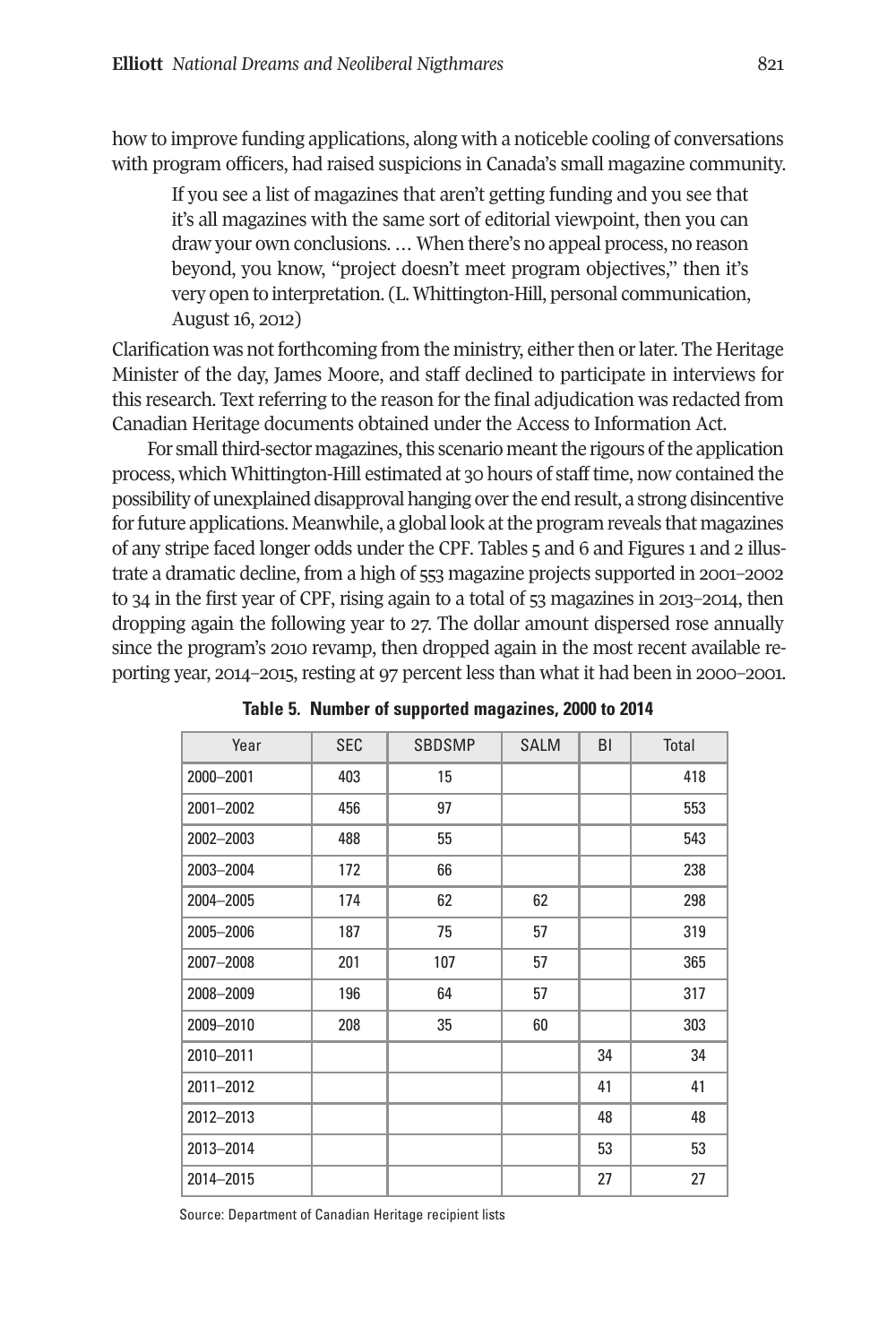| Year      | <b>SEC</b> | <b>SBDSMP</b> | <b>SALM</b> | <b>BI</b> | Total |
|-----------|------------|---------------|-------------|-----------|-------|
| 2000-2001 | 25.00      | 0.33          |             |           | 25.33 |
| 2001-2002 | 25.00      | 2.00          |             |           | 27.00 |
| 2002-2003 | 25.00      | 2.20          |             |           | 27.20 |
| 2003-2004 | 10.00      | 2.00          |             |           | 12.00 |
| 2004-2005 | 10.00      | 2.00          | 1.00        |           | 13.00 |
| 2005-2006 | 10.00      | 2.50          | 1.00        |           | 13.50 |
| 2006-2007 | 10.02      | 2.30          | 1.00        |           | 13.32 |
| 2007-2008 | 9.64       | 2.01          | 1.00        |           | 12.65 |
| 2008-2009 | 9.48       | 1.73          | 1.00        |           | 12.21 |
| 2009-2010 | 9.52       | 1.06          | 1.00        |           | 11.58 |
| 2010-2011 |            |               |             | 0.86      | 0.86  |
| 2011-2012 |            |               |             | 0.90      | 0.90  |
| 2012-2013 |            |               |             | 0.96      | 0.96  |
| 2013-2014 |            |               |             | 1.40      | 1.40  |
| 2014-2015 |            |               |             | 0.79      | 0.79  |

**Table 6. Value of support for magazines (\$ millions)**

Source: Department of Canadian Heritage recipient lists



**Figure 1. Decline in number of magazines supported, 2000 to 2015**



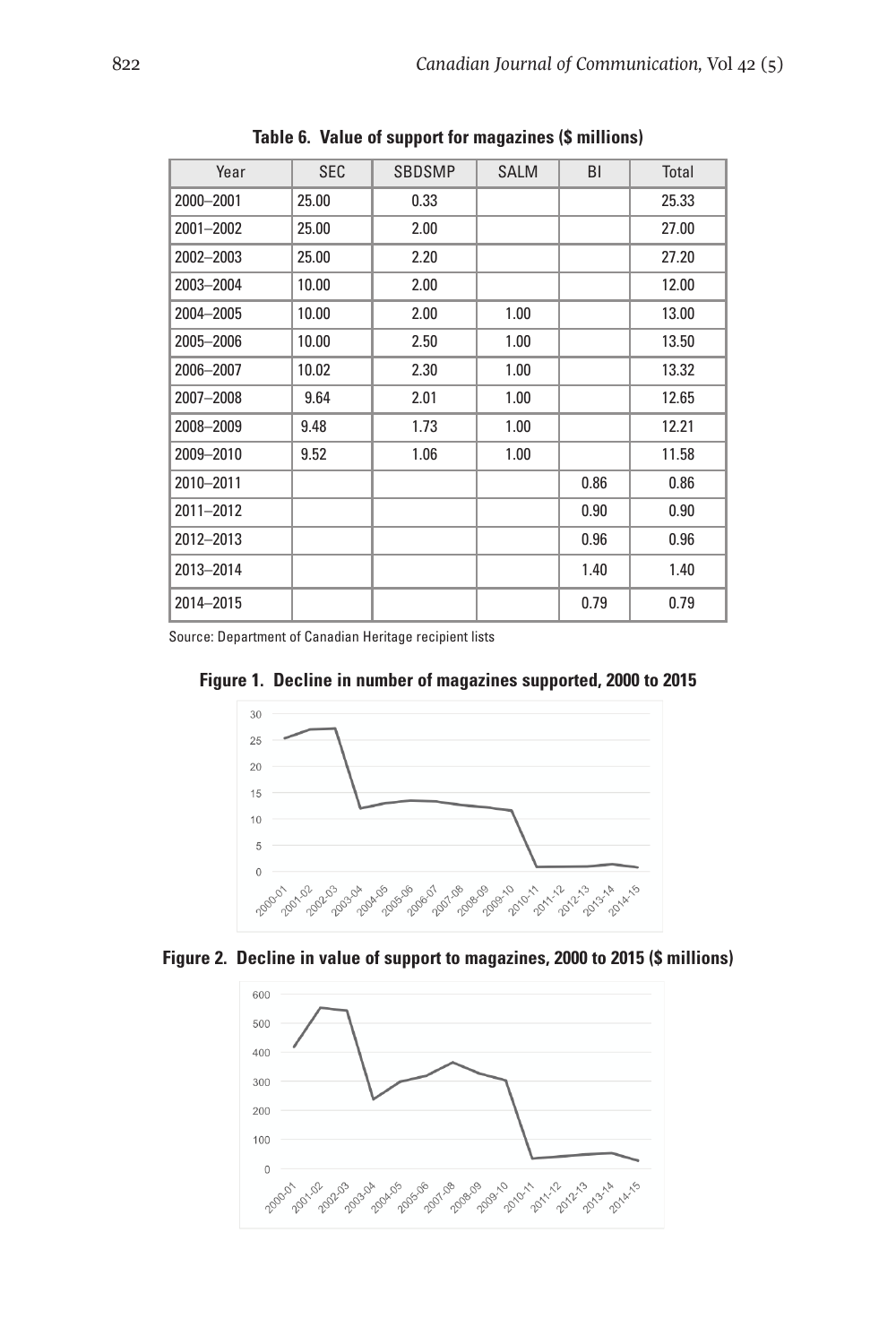With the arrival of the CPF, large magazines were hit equally hard; program grants that previously had been in excess of \$500,000 were reduced to a maximum \$25,000 annually, while a cap of \$1.5 million was placed on PAP/ATP and CMF funds combined, with the exception of farm magazines. Based on previous year's funding, the anticipated losses to the top grant recipients totalled:

Maclean's: \$1.45 million less

Canadian Living: \$1.36 million less

Chatelaine (English only): \$1.2 million less

Reader's Digest (English edition): \$728,558 less

Canadian House & Home: \$123,492 less

("Canada Periodical Fund," 2010)

Offsetting this, the ATP added newsstand sales to its grant calculations for the first time, a move that would ultimately concentrate resouces in the hands of bigger mainstream magazines and Québec's French-language magazines, which typically have higher newsstand sales (Canada, DCH, 2013). The change was part of a larger move to divorce the distribution subsidy from Canada Post, which Minister James Moore said would increase freedom of choice. "They [magazine publishers] will be able to use the services of Canada Post or of any other provider. I think of alternative distribution methods, of small businesses who serve rural areas, and even of such businesses as FedEx or Purolator" (Moore, 2009).

It should be mentioned that distribution funding was never withdrawn or denied in the same manner as project funding in the case studies, as the grant is universally applied to all eligible publications based on circulation numbers, without qualification. In fact, new methods for calculating the subsidy did benefit a handful of small and midrange publications; for example, *Canadian Dimension* received \$17,064 under ATP in 2011–2012, compared to \$5,101in the last year of PAP funding, 2009–2010 (Canada,DCH, 2010 and 2011 recipient lists). Such increases came at a cost, however. Professional association publications, such as *Canadian MedicalAssociation Journal*, and all magazines with annual circulations under 5,000, excepting LGBTQ magazines, were excluded entirely from all funding programs. The impact was immediate and dramatic. Of the 60 literary titles supported by CMF, for example, only six qualified for support under the CPF (Woods, 2010). *Masthead Magazine* observed: "The amounts these titles receive are small compared to large commercial titles—typically a few thousand dollars—but huge for the magazines involved, which rely on small mastheads and scant resources" ("Canada Periodical Fund," 2010). The *New Quarterly*'s situation was emblematic:

For The New Quarterly, that means an increase in mailing costs of about 67%.An increase like that gives literary magazines two choices: download the exploding cost onto subscribers (which will certainly not help our circulation numbers), or absorb the cost, so that a large chunk of our subscription revenue  $(1/3)$  of the cost of some of our discounted subscriptions) is lostin mailing the issues. Either way, access to Canadian arts and literary periodicals is threatened by the CPF's circulation cap. (Krone, 2009)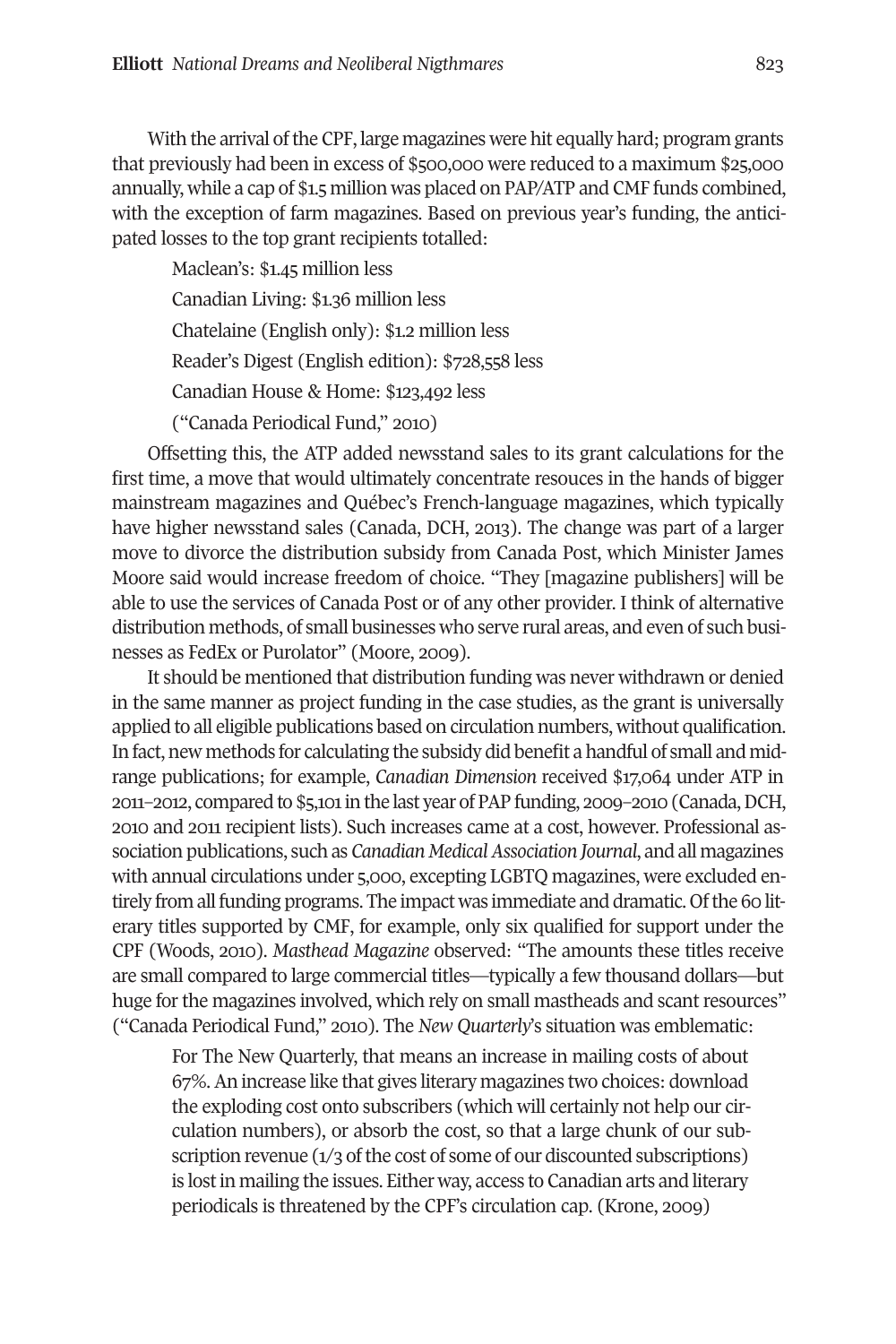Krone (2009) noted that, according to the criteria, advertising-heavy magazines focused on U.S. celebrities and fashion would continue to be eligible to receive funds, due to their size and newsstand sales. The balance had clearly tilted in favour of periodical publishing as an industrial undertaking meant to generate economic activity. What little remained of a cultural mandate was further narrowed in 2014–2015, when the federal government waded deeper into the territory of directly influencing editorial content, stating, "Priority will be given to projects that encourage magazine readers to explore historical moments that helped define Canada ... please write 'History' in capital letters next to the title of your project" (Canada, DCH, 2014). Although this approach may have helped advance a nationalist discourse, it presented a hurdle for magazines seeking to give expression to disenfranchised voices, and/or to produce journalism that holds power to account.

The latest Canadian Heritage program review was launched in September 2016 under a newly elected Liberal government, with a stated intention "to ensure that Canada's culture remains strong and competitive in a global world (Ipsos PublicAffairs, 2017, p. 3). Although presented as a fresh re-setting of the table, the language and chosen focus appears in many ways to be a continuation of past neoliberal framing. Titled *Canadian Content in a Digital World*, the focus document set out discussion guidelines around the promotion of digital platforms and the marketing and export of Canadian cultural products (Canada, DCH, 2016). This orientation echoes Harvey's (2007) description of "neoliberalism's intense interest in and pursuit of information technologies" that "have compressed the rising density of market transactions in both space and time" (p. 3). The consultation was led by a private contractor, Ipsos Public Affairs, and once again the degree of attention paid to smaller-scale non-market-oriented media has been drawn into question. A public statement issued by the Canadian Association of Community Television Users and Stations, for example, criticized Ipsos for convening roundtables "to which our members were not invited, overseen by an 'expert advisory panel' from which our sector [community media] was excluded" (CACTUS, 2017). This criticism is significant in that it signals a continuation of a tunnelled vision that leaves out the full wealth and potential of Canadian media production, some intentionally low tech. Without recognizing and supporting this fullsome media landscape, we are potentially left with monopolistic and homogenizing media production that mimicsU.S. competitors to survive in the digital sphere, with the sole goal of reaching the largest possible audiences.

Governments would have the public believe a much rosier picture. For decades, the true fate of Canadian periodical funding remained largely hidden behind a series of new program announcements and published recipient lists that avoid cross-program tallies and year-to-year comparisons. Only when one takes time to document disbursements and apply them to spreadsheets does the full impact emerge. In relatively short order, over a century of support for Canadian publishing has been silently and swiftly dismantled, with faint prospect ofrestoration. The picture that emerges can only be read as an end to support for periodicals as a significant cultural policy in Canada, no matter which government is in power. With this in mind, a conversation among Canadian readers about how we may best secure the future of Canadian periodicals is long overdue.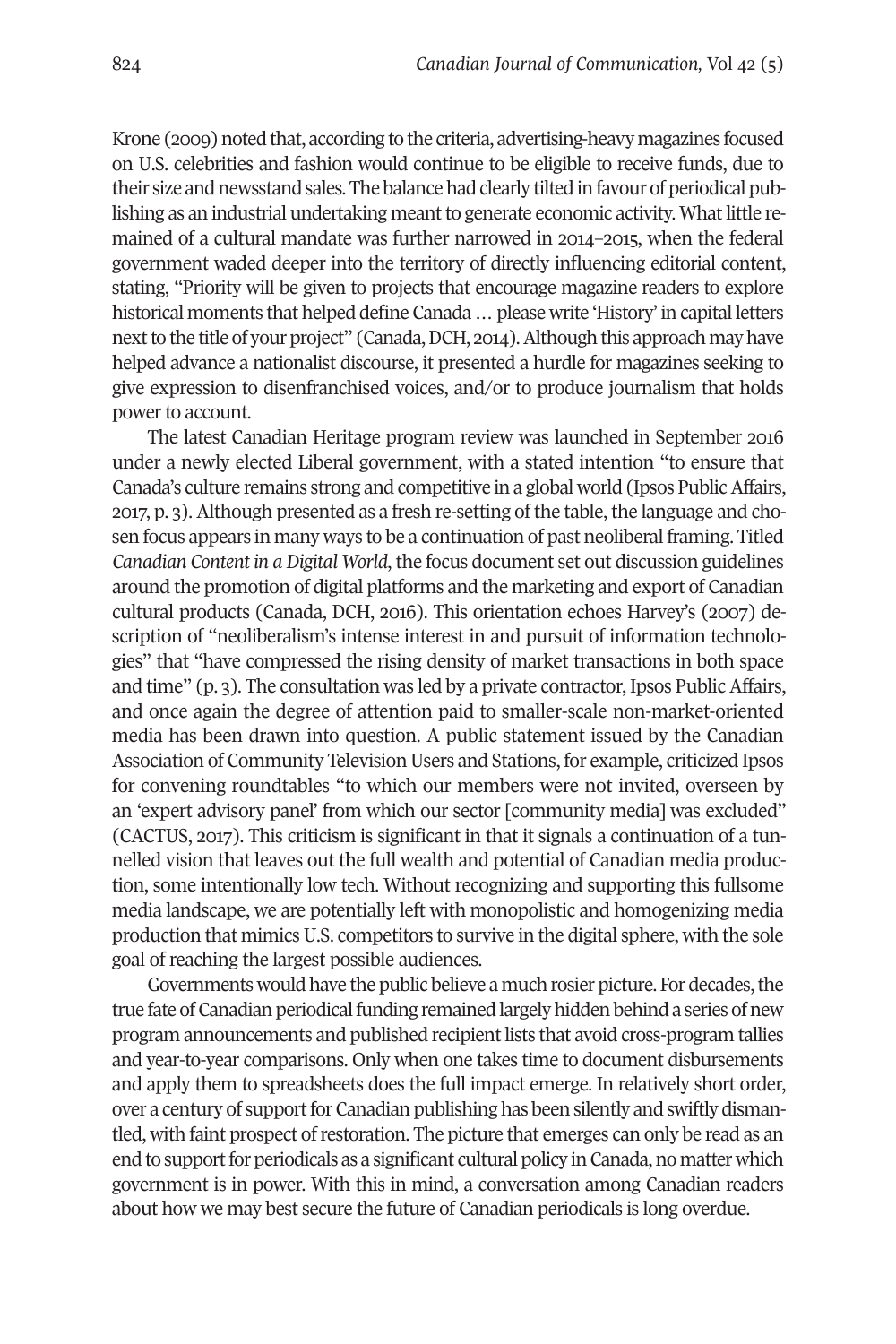#### **Notes**

1. Regarding the excluded booksellers, in 2012–2013, 237 publishers accessed the Canada Book Fund Support for Publishers Program, which includes packaging and shipping as an eligible expense. However, the number of publishers receiving funds for this specific line item, and the amount received, is not publicly available, leaving the fate of book publishers vis-à-vis postal support unclear.

2. Canadian Heritage's online recipient lists indicate 806 ATP funding records between 2014 and 2015, however this includes the top header rows ("Publication Title/Approved Funding") of each category. The author removed the header rows from the tables, resulting in a count of 804 periodicals receiving assistance.

# **References**

- Adams, James. (2010, January 20). New rules 'a big, big hit' to Canadian magazines. *The Globe and Mail*. URL: [http://www.theglobeandmail.com/arts/new-rules-a-big-big-hit-to-canadian](http://www.theglobeandmail.com/arts/new-rules-a-big-big-hit-to-canadian-magazines/article1207655) [-magazines/article1207655](http://www.theglobeandmail.com/arts/new-rules-a-big-big-hit-to-canadian-magazines/article1207655) [October 14, 2017].
- Canada. Canada Border Services Agency. (1995). *Memorandum D5-1-13: Publicationsimported by mail or courier.* Ottawa, ON. URL: [http://www.cbsa-asfc.gc.ca/publications/dm-md/d5/d5-1-13](http://www.cbsa-asfc.gc.ca/publications/dm-md/d5/d5-1-13-eng.html) [-eng.html](http://www.cbsa-asfc.gc.ca/publications/dm-md/d5/d5-1-13-eng.html) [October 14, 2017].
- Canada. Department of Canadian Heritage. (1998). *Strengthening and celebrating Canada in the new millennium. Planning period:1997–1998 to 1999–2000.* Ottawa, ON: Minister of Public Works and Government Services.
- Canada. Department of Canadian Heritage. (1999). *Publications Assistance Program (PAP) 1998–99 activity report.* Ottawa, ON: Canadian Heritage.
- Canada. Department of Canadian Heritage. (2002). *Canada Magazine Fund Support for Business Development for Small Magazine Publishers 2001–02 approved funding.* URL: [http://www](http://www.collectionscanada.gc.ca/webarchives/20060129000823/http://www.pch.gc.ca/progs/ac-ca/progs/fcm-cmf/projects2001-2002e.htm) [.collectionscanada.gc.ca/webarchives/20060129000823/http://www.pch.gc.ca/progs/ac-ca](http://www.collectionscanada.gc.ca/webarchives/20060129000823/http://www.pch.gc.ca/progs/ac-ca/progs/fcm-cmf/projects2001-2002e.htm) [/progs/fcm-cmf/projects2001-2002e.htm](http://www.collectionscanada.gc.ca/webarchives/20060129000823/http://www.pch.gc.ca/progs/ac-ca/progs/fcm-cmf/projects2001-2002e.htm) [October 14, 2017].
- Canada. Department of Canadian Heritage. (2004). *Publications Assistance Program 2003–2004 funding* [Recipient list]. URL: [http://www.collectionscanada.gc.ca/webarchives/20060117131242](http://www.collectionscanada.gc.ca/webarchives/20060117131242/http://www.pch.gc.ca/progs/ac-ca/progs/pap/pubs/report-rapport/annualreport2003-04/8_e.cfm) [/http://www.pch.gc.ca/progs/ac-ca/progs/pap/pubs/report-rapport/annualreport2003](http://www.collectionscanada.gc.ca/webarchives/20060117131242/http://www.pch.gc.ca/progs/ac-ca/progs/pap/pubs/report-rapport/annualreport2003-04/8_e.cfm) [-04/8\\_e.cfm](http://www.collectionscanada.gc.ca/webarchives/20060117131242/http://www.pch.gc.ca/progs/ac-ca/progs/pap/pubs/report-rapport/annualreport2003-04/8_e.cfm) [October 14, 2017].
- Canada. Department of Canadian Heritage (2009*). Publications Assistance Program: Applicant's guide 2009*. URL: [http://publications.gc.ca/collections/collection\\_2009/pc-ch/CH44-5-2009E.pdf](http://publications.gc.ca/collections/collection_2009/pc-ch/CH44-5-2009E.pdf ) [October 14, 2017].
- Canada. Department of Canadian Heritage. (2011). *Aid to Publishers list of recipients, 2010-2011.* URL: [http://www.pch.gc.ca/eng/1283974447909](http://publications.gc.ca/collections/collection_2009/pc-ch/CH44-5-2009E.pdf ) [July 16, 2015].
- Canada. Department of Canadian Heritage. (2011, September). *Aid to Publishers fact sheet*. URL: [https://nmc-mic.ca/sites/default/files/CPF%20Aid%20to%20Publishers%20Fact%20Sheet](https://nmc-mic.ca/sites/default/files/CPF%20Aid%20to%20Publishers%20Fact%20Sheet%20for%202011-2012%20PDF.pdf) [%20for%202011-2012%20PDF.pdf](https://nmc-mic.ca/sites/default/files/CPF%20Aid%20to%20Publishers%20Fact%20Sheet%20for%202011-2012%20PDF.pdf) [October 14, 2017].
- Canada. Department of Canadian Heritage. (2012). *Aid to Publishers list of recipients, 2011-2012.* URL: <http://www.pch.gc.ca/eng/1321969859505> [July 16, 2015].
- Canada. Department of Canadian Heritage. (2012, October1). *Minimum average price criteria in 2014– 2015*. URL: <http://www.pch.gc.ca/eng/1318949749487/#a5> [July 16, 2015].
- Canada. Department of Canadian Heritage. (2013). *Canada Periodical Fund lists of recipients, 2012- 2013.* URL: [http://www.pch.gc.ca/eng/1273583771753](http://www.pch.gc.ca/eng/1273583771753%20%5bJuly) [July 16, 2015].
- Canada. Department of Canadian Heritage. (2014). *Business Innovations list of recipients, 2013–2014.* URL: <http://www.pch.gc.ca/eng/1406041518554> [July 16, 2015].
- Canada. Department of Canadian Heritage. (2015a). *Aid to Publishers: List of recipients, 2014–2015.* URL: <http://www.pch.gc.ca/eng/1413377795581> [July 16, 2015].
- Canada. Department of Canadian Heritage. (2015b). *BusinessInnovationslist of recipients, 2014–2015.* URL: <http://canada.pch.gc.ca/eng/1458569855796> [July 16, 2015].
- Canada. Department of Canadian Heritage. (2016, September). *Canadian content in a digital world: Summary of the consultation paper.* URL: [http://www.canadiancontentconsultations.ca](http://www.canadiancontentconsultations.ca/Background-Documents) [/Background-Documents](http://www.canadiancontentconsultations.ca/Background-Documents) [October 14, 2017].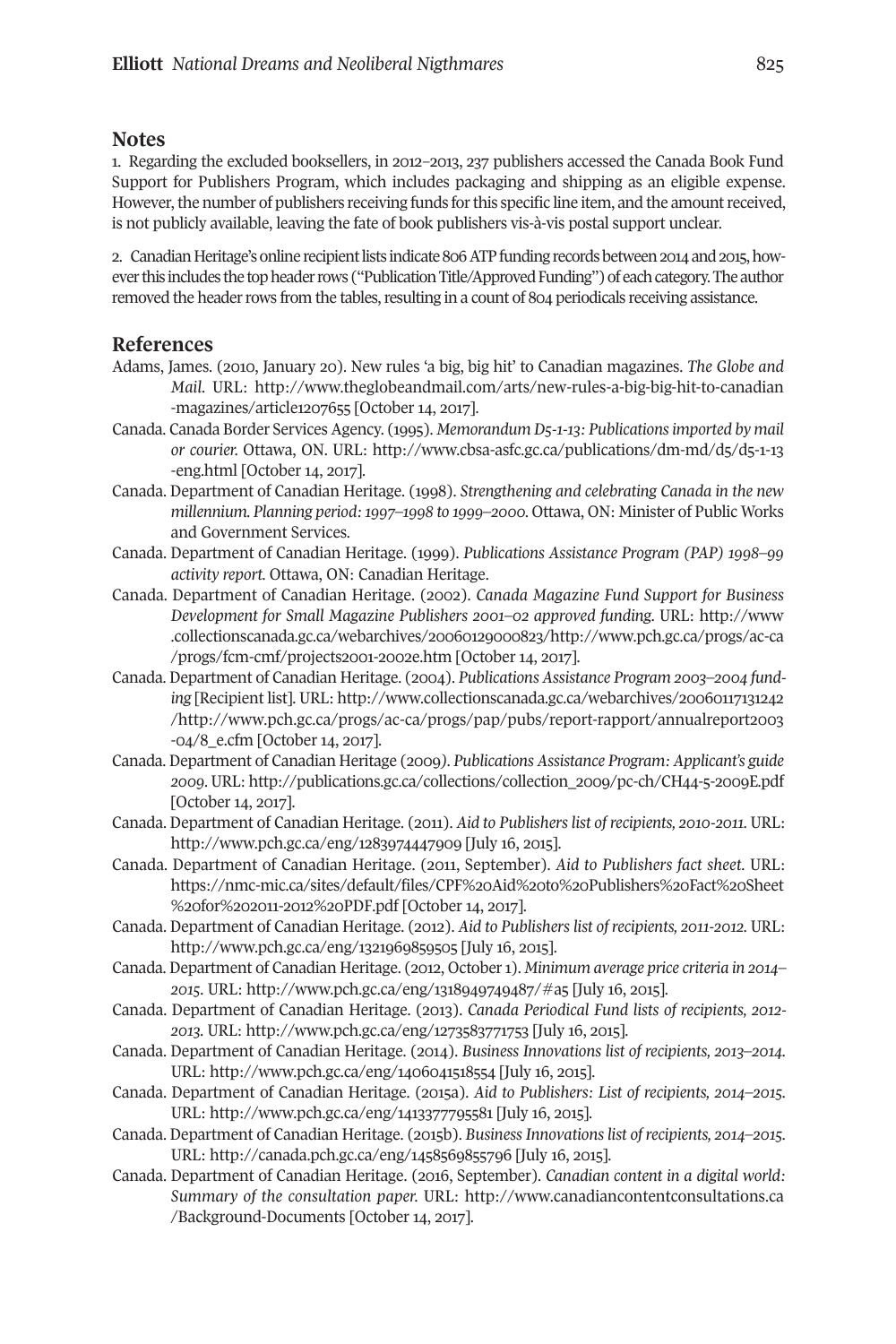- Canada. Department of Canadian Heritage. (2017). *Application guidelines: Aid to Publishers component.* URL: [http://canada.pch.gc.ca/eng/1479150586246#\\_Eligibility\\_criteria](http://canada.pch.gc.ca/eng/1479150586246#_Eligibility_criteria) [October 14, 2017].
- Canada. Department of Canadian Heritage. Corporate Review Branch. (2005). *Summative evaluation of the Publications Assistance Program.* Ottawa, ON: Canadian Heritage Corporate Review Branch, Evaluation Services. URL: [http://publications.gc.ca/collections/Collection/CH44-](http://publications.gc.ca/collections/Collection/CH44-103-2005E.pdf) [103-2005E.pdf](http://publications.gc.ca/collections/Collection/CH44-103-2005E.pdf) [October 14, 2017].
- Canada. Department of Canadian Heritage. Corporate Review Branch. (2006). *Summative evaluation of the Canada Magazine Fund.* Ottawa, ON: Canadian Heritage Corporate Review Branch, Evaluation Services. URL: [http://publications.gc.ca/collections/collection\\_2007/ch](http://publications.gc.ca/collections/collection_2007/ch-pc/CH44-130-2006E.pdf)[pc/CH44-130-2006E.pdf](http://publications.gc.ca/collections/collection_2007/ch-pc/CH44-130-2006E.pdf) [October 14, 2017].
- Canada. Parliament. Task Force on the Canadian Magazine Industry. (1994). *A question of balance: Report of the task force on the Canadian magazine industry.* Ottawa, ON: Minister of Supply and Services Canada.
- Canada. Royal Commission on National Development in the Arts, Letters, and Sciences. (1951). *Report*. Ottawa, ON: King's Printer. URL: [https://www.collectionscanada.gc.ca/massey/h5-](https://www.collectionscanada.gc.ca/massey/h5-400-e.html) [400-e.html](https://www.collectionscanada.gc.ca/massey/h5-400-e.html) [October 14, 2017].
- Canada Council for the Arts. (2004–10). *Past recipients*. URL: [http://canadacouncil.ca/about/pub](http://canadacouncil.ca/about/public-accountability/proactive-disclosure/grant-recipients)[lic-accountability/proactive-disclosure/grant-recipients](http://canadacouncil.ca/about/public-accountability/proactive-disclosure/grant-recipients) (using drop-down Grants to Literary and Arts Magazines search tool) [October 14, 2017].
- Canada Periodical Fund: Winners and losers. (2010, January 10). *Masthead Magazine Online*. URL: <http://www.mastheadonline.com/news/2010/20100121728.shtml> [October 14, 2017].
- Canada Post Corporation. (2008). *Strategic review of the Canada Post Corporation: Report of the advisory panel to the Minister.* Ottawa, ON: Department of Transport. URL: [http://www.cupw](http://www.cupw-vancouver.org/documents/CPCSRrpt-eng.pdf)[vancouver.org/documents/CPCSRrpt-eng.pdf](http://www.cupw-vancouver.org/documents/CPCSRrpt-eng.pdf) [Oct. 14, 2017].
- Canadian Association of Community Television Users and Stations (CACTUS). (2017). *"The Shattered Mirror" and "Canadian Content in a Digital World" ignore community media.* URL: [http://](http://cactus.comtv.org/node/678) [cactus.comtv.org/node/678](http://cactus.comtv.org/node/678) [October 14, 2017].
- Dubinsky, Lon (1996). Periodical publishing. In Michael Dorland (Ed.), *The cultural industries in Canada: Problems, policies and prospects* (pp. 35–59). Toronto, ON: James Lorimer & Co.
- Foreign Publishers Advertising Services Act (1999). *S.C. 1999, c. 23.* [Current to 2013-06-25 and last amended on 2003-07-02].
- Gyapong, Deborah. (2009, July 1). PM faces loss of postal subsidy. *Canadian Catholic News*.
- Harrison, Charlotte. (2012, November 27). Small magazines feeling big pain. *King'sJournalism Review*. URL: <http://thekjr.kingsjournalism.com/small-mags-draft-charlottes-hp> [August 3, 2013].
- Harvey,David. (2007).*Abrief history of neoliberalism* (2nd ed.). New York, NY: OxfordUniversity Press.
- Ipsos Public Affairs. (2017, February 21). *What we heard across Canada: Canadian content in a digital world, consultation report*. Ottawa, ON: Ipsos Public Affairs.
- Keachie, Catherine, & Pittaway, Kim. (1994, January–February). Federal policy and Canadian magazines. *Policy Options,* 14–18.
- Krone, Melissa. (2009, August 14). What is the Canada Periodical Fund trying to accomplish? *The New Quarterly blog*. URL: [http://www.tnq.ca/blog/what-canadian-periodical-fund-trying](http://www.tnq.ca/blog/what-canadian-periodical-fund-trying-accomplish)[accomplish](http://www.tnq.ca/blog/what-canadian-periodical-fund-trying-accomplish) [August 3, 2013].
- Magazines Canada. (2008). *Magazines Canada submission to Canadian Heritage magazine policy review.* Toronto, ON: Magazines Canada. URL: [https://www.magazinescanada.ca/uploads](https://www.magazinescanada.ca/uploads/File/files/Submission%20to%20DCH%20Policy%20Review%20April%2024%202008%20FINAL.pdf) [/File/files/Submission%20to%20DCH%20Policy%20Review%20April%2024%202008](https://www.magazinescanada.ca/uploads/File/files/Submission%20to%20DCH%20Policy%20Review%20April%2024%202008%20FINAL.pdf) [%20FINAL.pdf](https://www.magazinescanada.ca/uploads/File/files/Submission%20to%20DCH%20Policy%20Review%20April%2024%202008%20FINAL.pdf) [July 16, 2015].
- Moore, James (2009, February 17). *On the occasion of the creation of the Canada Periodical Fund.* [Text of speech by the Minister of Canadian Heritage, delivered in Montréal]. URL: [http://www](http://www.pch.gc.ca/eng/1294329166380/1294329166382) [.pch.gc.ca/eng/1294329166380/1294329166382](http://www.pch.gc.ca/eng/1294329166380/1294329166382) [July 16, 2015].
- News Media Canada (2017). *Community newspapersnapshot 2017: Report* (Excel spreadsheet). URL: <https://nmc-mic.ca/about-newspapers/circulation/community-newspaper-snapshot/> [October 14, 2017]
- Shi, Jingxia. (2013). *Free trade and cultural diversity in international law.* Portland, OR: Hart Publishing.